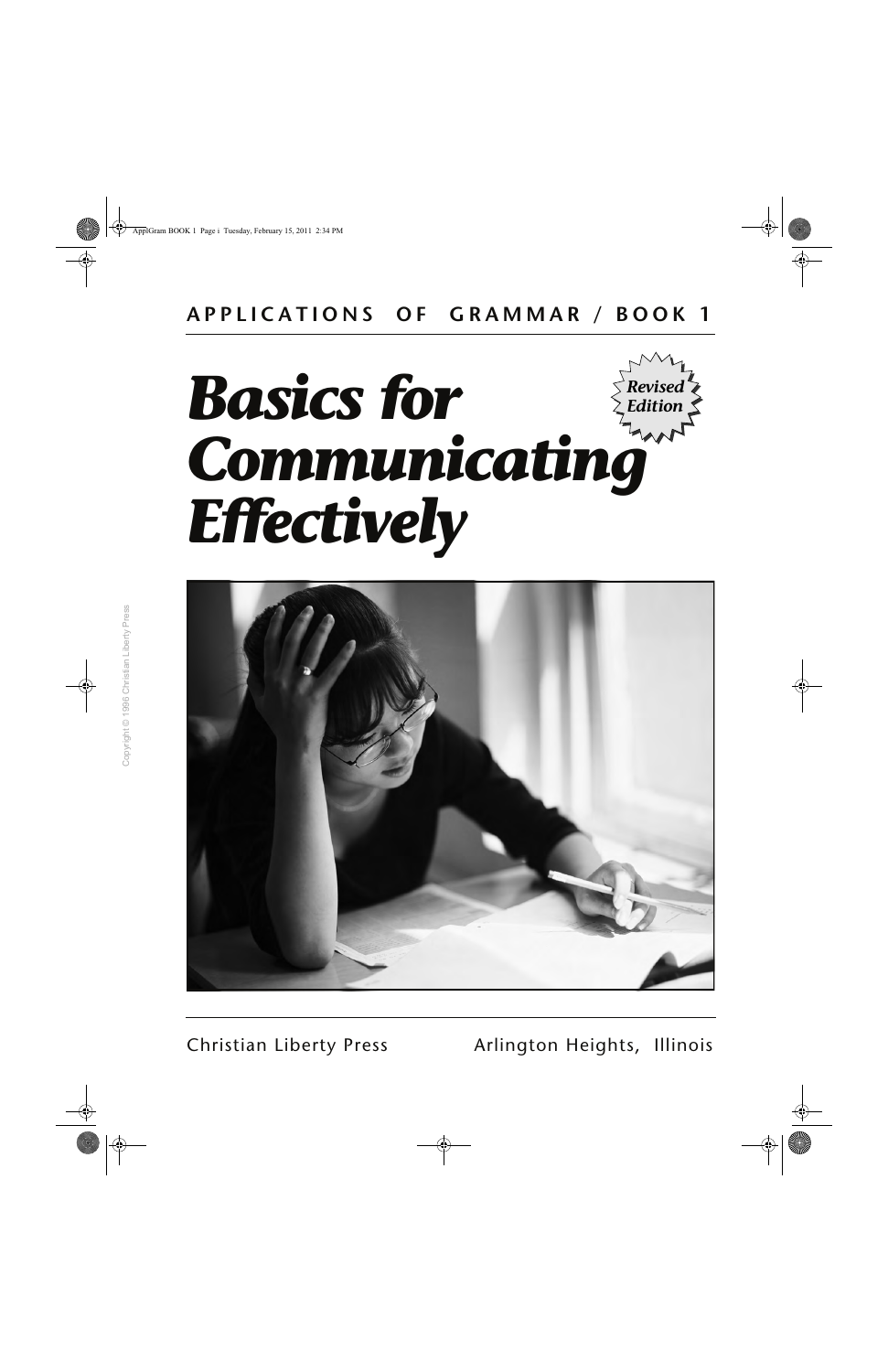Copyright © 1996 by Christian Liberty Press

*Printing 2019*

All rights reserved. No part of this workbook may be reproduced or transmitted in any form or by any means, electronic or mechanical, without written permission from the publisher. Brief quotations embodied in critical articles or reviews are permitted.

A publication of

# *Christian Liberty Press*

502 West Euclid Avenue

Arlington Heights, Illinois 60004

**www.christianlibertypress.com**

Scripture references are conformed to The Holy Bible, New King James Version ©1982, Thomas Nelson, Inc., so that modern readers may gain greater comprehension of the Word of God.

Moes, Garry J.

APPLICATIONS OF GRAMMAR, BOOK 1 BASICS FOR COMMUNICATING EFFECTIVELY Includes glossary and index 1. English Language—Grammar

ISBN 978- 1-930367-19-7 1-930367-19-8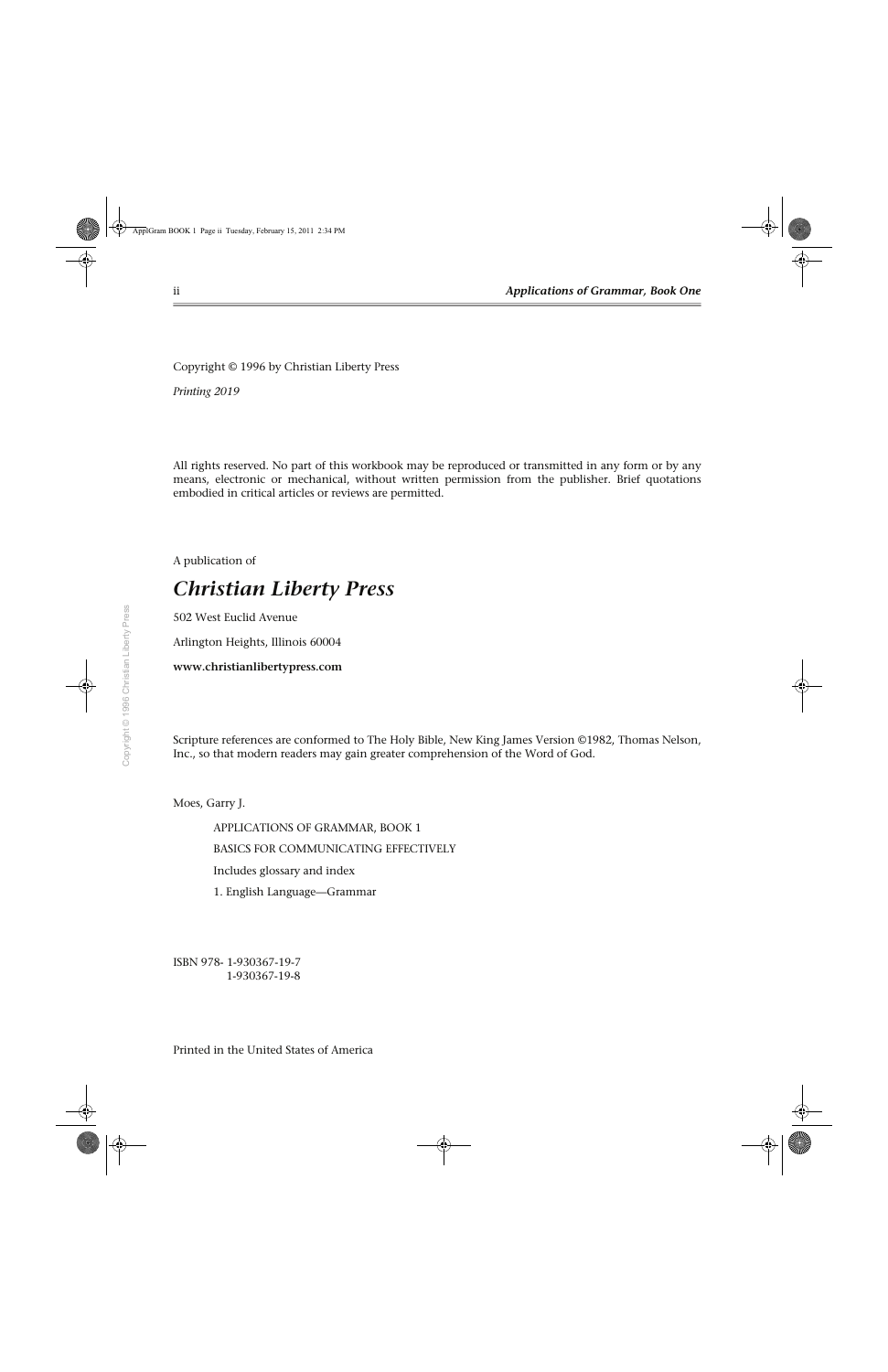# *PREFACE*

This book is intended to lay a proper foundation for the student's effectiveness in communicating with the English language. The student will learn the basics of English grammar, including the definition and usage of verbs, nouns, adjectives, adverbs, and other parts of speech. In addition, the student will examine how these are to be properly used in phrases, clauses, sentences, paragraphs, and composition. The *Applications of Grammar* series is designed to develop students' skills in using the rules of grammar to communicate effectively for the glory of God.

While some today would discard the need for grammar, this text affirms that the learning of grammatical rules and their proper usage is foundational to good communication. The distinctions between words, their relation to each other in a sentence, and the rules that govern language are the basic building blocks of writing well.

This text is designed to be read carefully by the student so that he may review the grammar knowledge he has already learned and build upon it with new skills. Each lesson should be read carefully and reviewed as necessary. Some of the words used in the text may be new to the student's vocabulary, and their spelling unfamiliar. Therefore, a glossary and index are located at the back of this volume to provide students and teachers with additional reference material.

Many of the lessons will require use of a dictionary. While an unabridged dictionary would be useful, a standard, full-sized, collegiate-level dictionary will be more useful. Small, pocket-size, or greatly abridged desktop editions will likely not provide the amount of information which the student will need to complete many of the lessons in this book. It would also be helpful if the student had access to a set of encyclopedias or other reference works. These will be useful in the several writing assignments included in this textbook. If your school or home does not have adequate resources of this nature, you should visit your local library.

# *THE AUTHOR AND EDITOR*

**Garry J. Moes** is a free-lance writer, textbook author, and editorial communications consultant from Murphys, California. He earned his B.A. in journalism from Michigan State University, East Lansing Michigan, and did postgraduate research at Scandinavian Christian University's Nordic College of Journalism in Sweden. He was a writer, reporter, and editor for The Associated Press for twenty-one years, and has been an essayist, international correspondent, and executive editor for several Christian periodicals.

**Edward J. Shewan** is Managing Editor for Christian Liberty Press. He graduated from Valparaiso University in 1974. After a year of mission work in Africa, he attended the Moody Bible Institute's Advanced Studies Program in 1976. Subsequently, he served in Chicago city churches for ten years. In 1983 he graduated from Trinity Evangelical Divinity School with an M.Div. degree. He has also done free-lance editing for David C. Cook Publishing (now Cook Communications Ministries) and has served over twelve years as a writer and editor for Christian Liberty Press. Ed and his wife Belit have three daughters and live in Streamwood, Illinois. He is the author of *How to Study: A Practical Guide from a Christian Perspective*, published by Christian Liberty Press.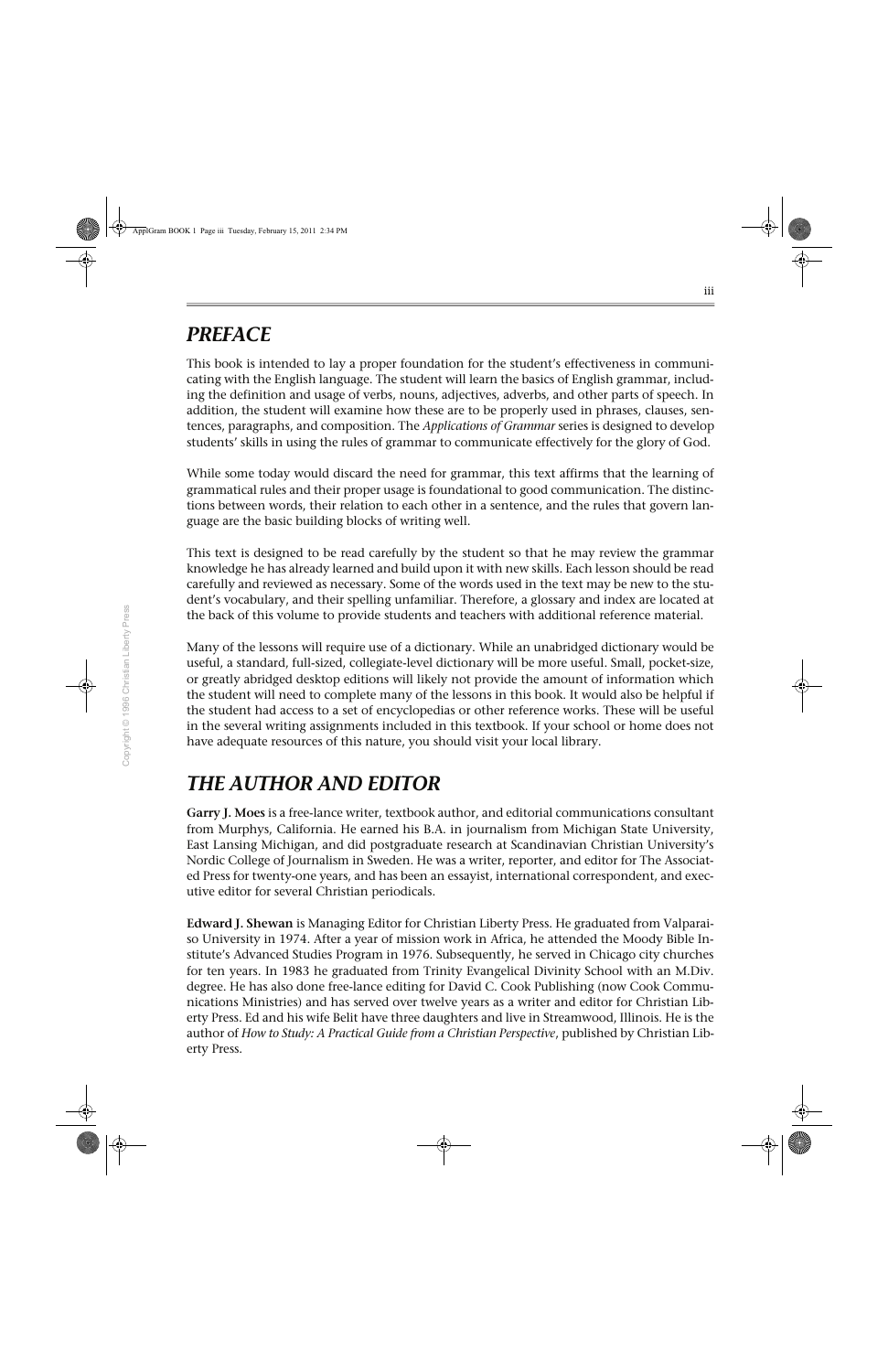the control of the control of the control of

# *TABLE OF CONTENTS*

| LESSON 2: WORDS THAT SUBSTITUTE-PRONOUNS ----------------------------5     |  |
|----------------------------------------------------------------------------|--|
|                                                                            |  |
| LESSON 4: WORDS THAT MODIFY-ADJECTIVES ------------------------------10    |  |
| LESSON 5: WORDS THAT MODIFY-ADVERBS -------------------------------13      |  |
| LESSON 6: WORDS THAT RELATE-PREPOSITIONS ---------------------------17     |  |
| LESSON 7: WORDS THAT JOIN-CONJUNCTIONS ---------------------------------20 |  |
| LESSON 8: WORDS THAT EXCLAIM-INTERJECTIONS -------------------------27     |  |
|                                                                            |  |
|                                                                            |  |
|                                                                            |  |
|                                                                            |  |
|                                                                            |  |
|                                                                            |  |
|                                                                            |  |
| LESSON 15: SENTENCE FRAGMENTS AND RUN-ON SENTENCES -----------------46     |  |
|                                                                            |  |
|                                                                            |  |
|                                                                            |  |
|                                                                            |  |
|                                                                            |  |
|                                                                            |  |
|                                                                            |  |
|                                                                            |  |
| LESSON 23: COMPOUNDS IN SENTENCE DESIGNS -----------------------------69   |  |
|                                                                            |  |
|                                                                            |  |
|                                                                            |  |
|                                                                            |  |
|                                                                            |  |
|                                                                            |  |
|                                                                            |  |
|                                                                            |  |
|                                                                            |  |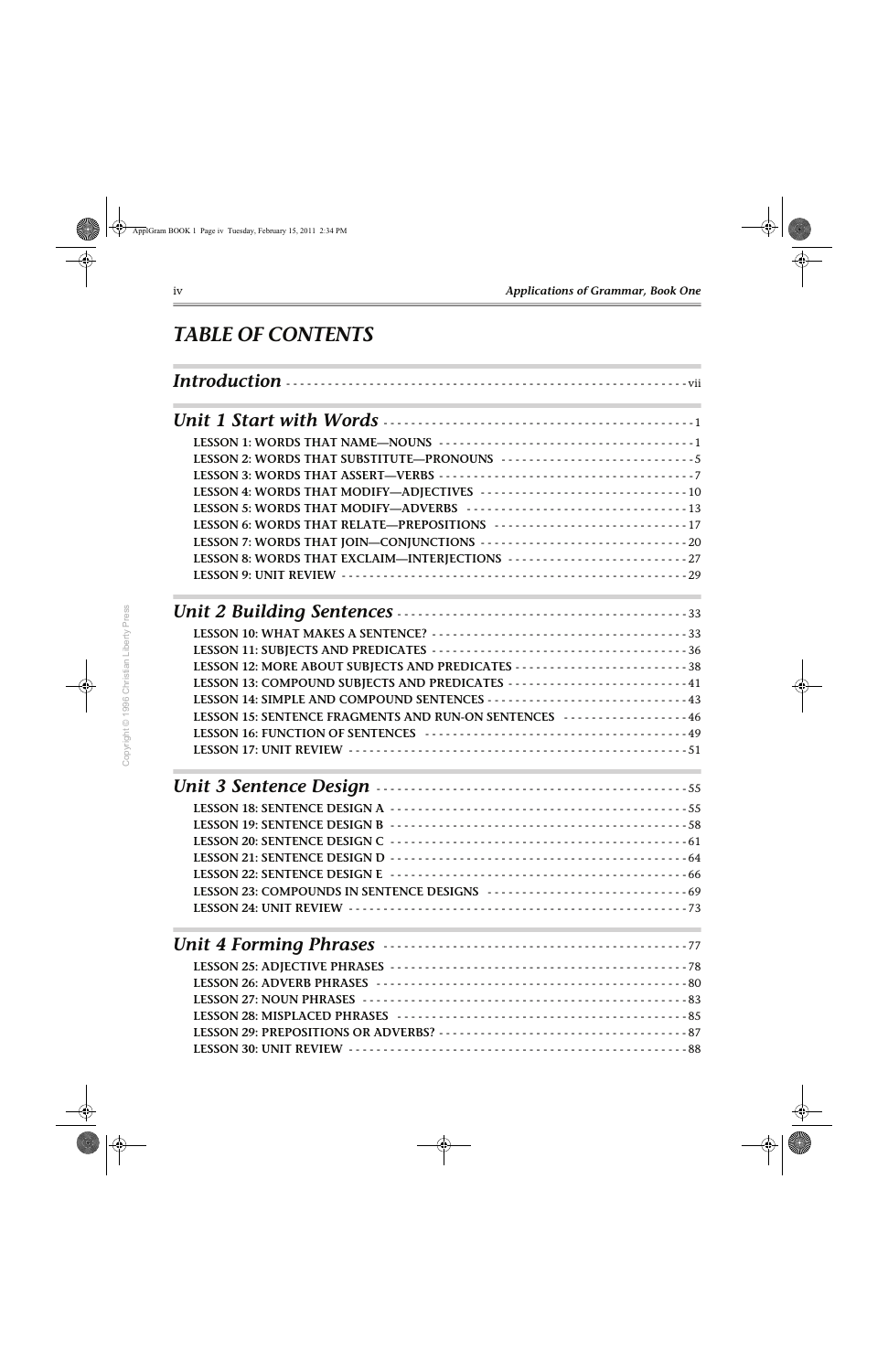| LESSON 31: SINGULAR AND PLURAL (NUMBER) --------------------------------91                                          |  |  |  |
|---------------------------------------------------------------------------------------------------------------------|--|--|--|
|                                                                                                                     |  |  |  |
| LESSON 35: VERBS WITH INDEFINITE PRONOUNS ----------------------------101                                           |  |  |  |
| LESSON 36: OTHER PROBLEMS WITH AGREEMENT --------------------------104                                              |  |  |  |
|                                                                                                                     |  |  |  |
|                                                                                                                     |  |  |  |
|                                                                                                                     |  |  |  |
|                                                                                                                     |  |  |  |
|                                                                                                                     |  |  |  |
| LESSON 41: HOMONYMS AND HOMOGRAPHS ------------------------------121                                                |  |  |  |
|                                                                                                                     |  |  |  |
|                                                                                                                     |  |  |  |
| LESSON 43: USING PERSONAL PRONOUNS AS SUBJECTS                                                                      |  |  |  |
|                                                                                                                     |  |  |  |
| <b>LESSON 45: PERSONAL PRONOUNS AS APPOSITIVES</b><br>AND OBJECTIVE COMPLEMENTS --------------------------------139 |  |  |  |
|                                                                                                                     |  |  |  |
| LESSON 47: INDEFINITE AND RECIPROCAL PRONOUNS ---------------------143                                              |  |  |  |
| LESSON 48: INTERROGATIVE AND DEMONSTRATIVE PRONOUNS --------------147                                               |  |  |  |
|                                                                                                                     |  |  |  |
| LESSON 50: PRONOUN-ANTECEDENT AGREEMENT --------------------------154                                               |  |  |  |
|                                                                                                                     |  |  |  |
|                                                                                                                     |  |  |  |
|                                                                                                                     |  |  |  |
|                                                                                                                     |  |  |  |
|                                                                                                                     |  |  |  |
|                                                                                                                     |  |  |  |
|                                                                                                                     |  |  |  |
|                                                                                                                     |  |  |  |
| LESSON 57: MODIFIERS FOLLOWING VERBS ---------------------------------185                                           |  |  |  |
|                                                                                                                     |  |  |  |
|                                                                                                                     |  |  |  |
| LESSON 60: DEGREES OF COMPARISON (ADVERBS) --------------------------191                                            |  |  |  |
|                                                                                                                     |  |  |  |
| LESSON 62: OTHER PROBLEMS WITH MODIFIERS ---------------------------196                                             |  |  |  |
|                                                                                                                     |  |  |  |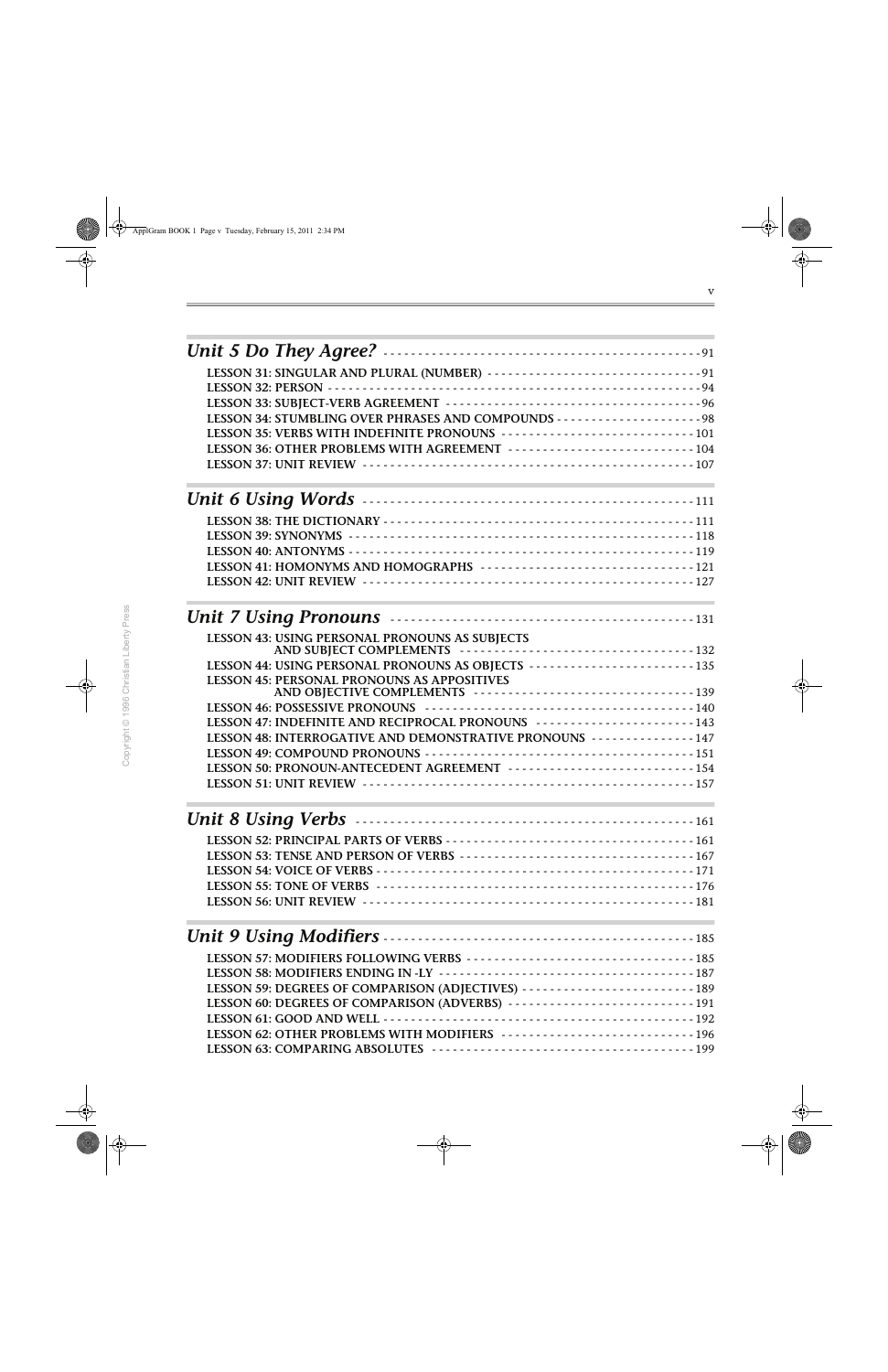the control of the control of

 $\overline{\phantom{0}}$ 

| Index |  |
|-------|--|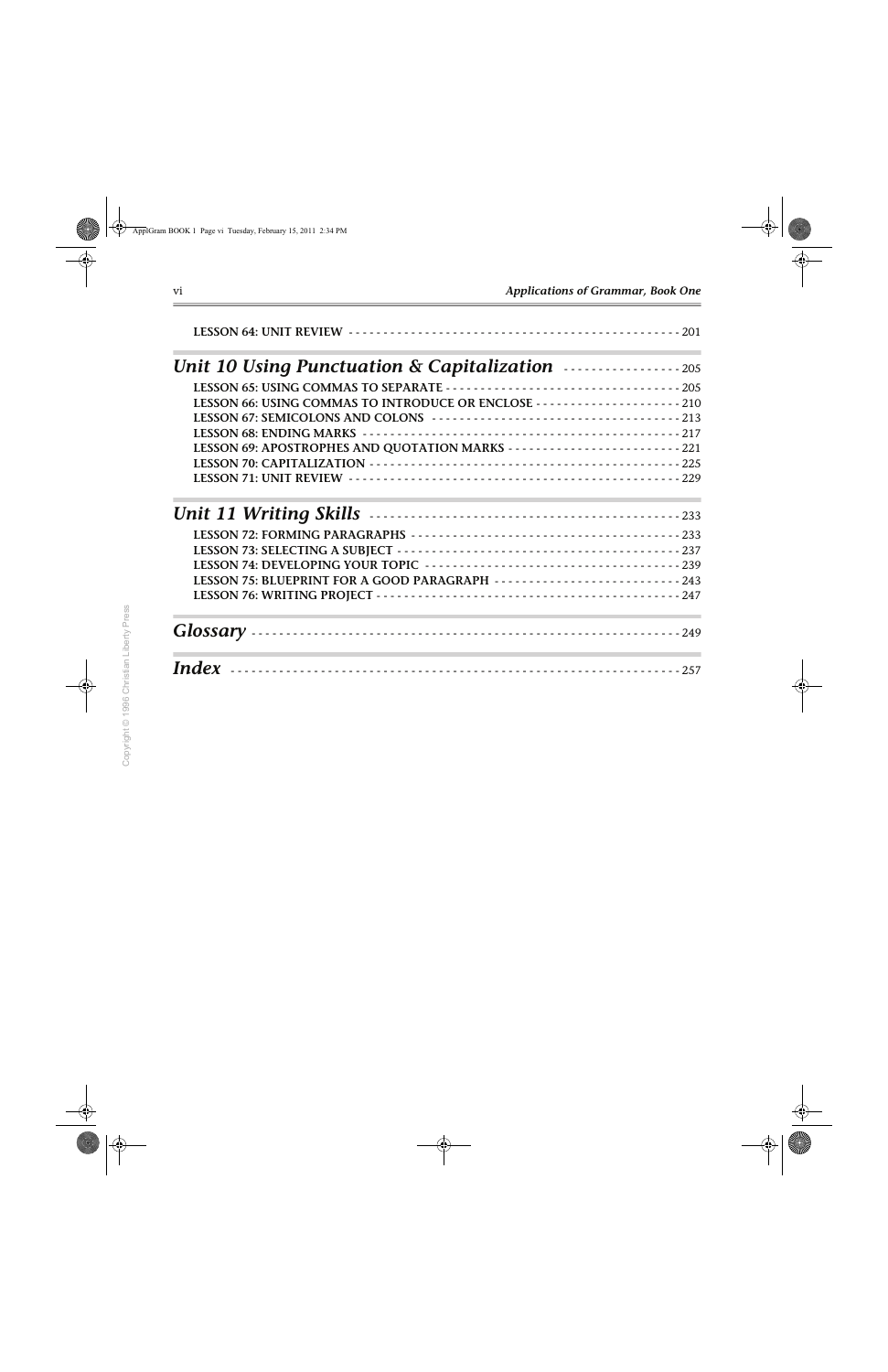# *Introduction*

Students often wonder why they have to study grammar and composition when they already know how to talk and write. Although basic communication skills may be evident, every student needs to thoroughly learn not only how language works but how to use it accurately. In order to speak and write well, students must acquire a proper understanding of grammatical definitions, functions, structures, and rules so that they may verbalize their thoughts with clarity and precision. Few skills are more important to Christian students than the ability to effectively communicate through the written and spoken word.

# *THE CHRISTIAN VIEW OF LANGUAGE*

The student will be able to study language more purposefully if he begins with an understanding of the Christian view of language. Sadly, some students merely study language and grammar because they have been made to do so. They fail to grasp that, because we are made in God's image, good communication is essential to our service of God. As an image bearer of God, the student should consider how the Bible can direct his study of language. Through faith in Jesus Christ he can be reconciled to God and learn how to use language to the end for which it was created. Because language did not originate with us, we do not have the right to use it any way we wish. We must be guided by the Bible. Language skills are not neutral; they must be oriented toward reading, writing, and speaking the truth in love. Linguistic abilities should be developed as part of the student's chief end to glorify God and enjoy Him forever.

# *GOD IS THE ORIGIN OF LANGUAGE*

In the beginning God created the heaven and the earth. And the earth was without form and void; and darkness was upon the face of the deep. And the Spirit of God moved over the face of the waters. And God *said* … (Genesis 1:1-3).

God is the origin of language, for the three persons of the Trinity spoke to each other before time began. When the Father, the Son, and the Holy Spirit speak to each other eternally, their communication is perfect; there is never one word of misunderstanding! The Son of God is called the *Word* of God and the Holy Spirit searches the mind of God and communicates with spiritual words (1 Corinthians 2:10-13). When God created the heavens and the earth, He spoke it into existence by the Word of His power. When He spoke, He uttered a series of sounds—audible symbols which communicated His meaning and brought the creation into being. When God spoke, His Word conveyed both infinite power and eternal meaning—*infinite power* because He manifested His absolute will, and *eternal meaning* because He expressed His infinite mind. His infinite wisdom is revealed in creation, and the creatures He has made serve the purpose of communicating His glory. Thus the rock, for example, is used as a picture of God's unchanging character. Creation itself was designed to provide the basic terms and environment for language.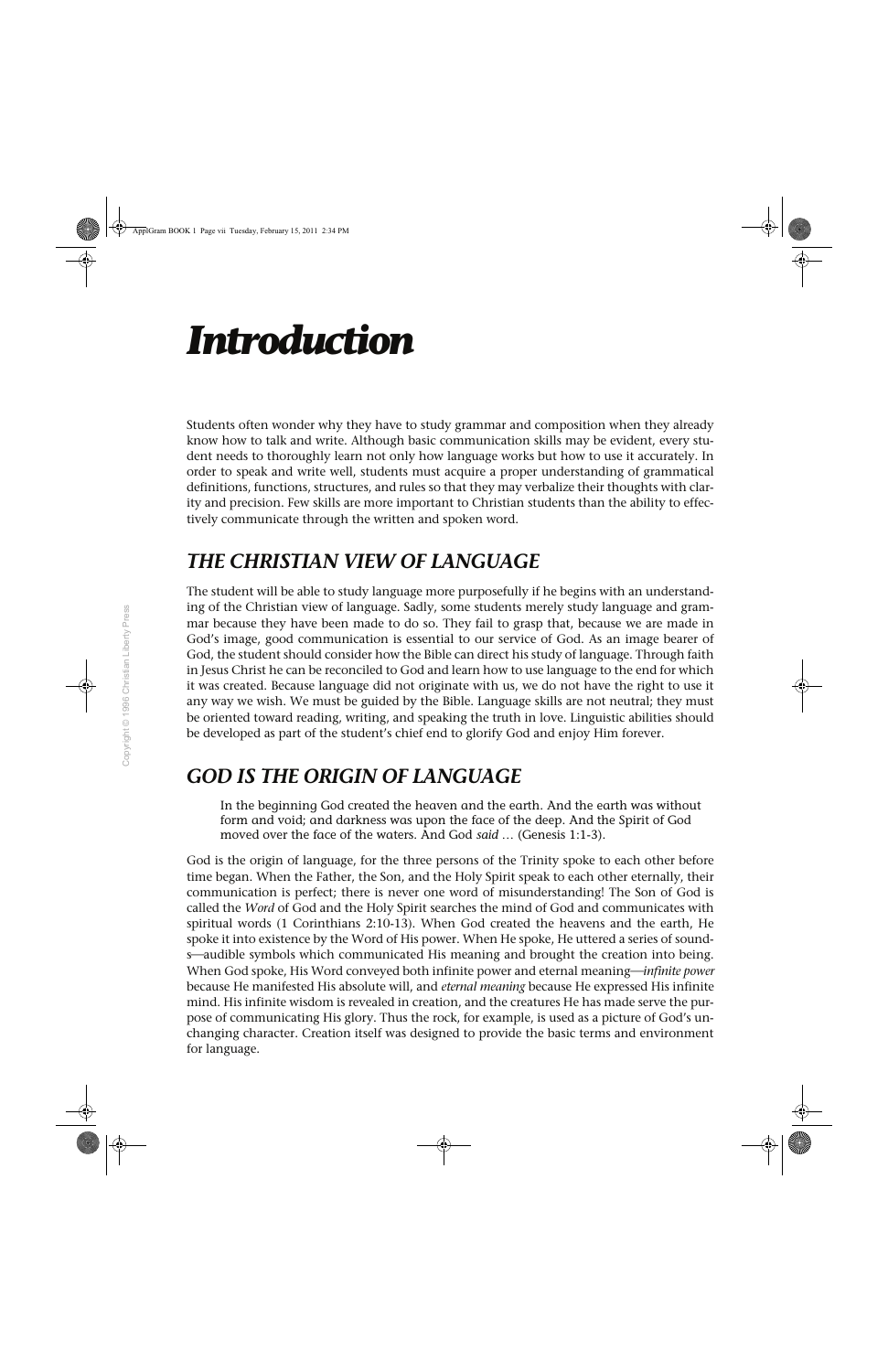# *GOD GAVE MAN THE GIFT OF LANGUAGE*

When God created man in His own image, He gave him the gift of language—the ability to communicate with words. He gave man the ability, like Himself, to convey meaning with his words, but He did not impart the infinite creative power of His speech. Thus, God's Word is the final authority, and men are to speak in submission to that Word. The language of man is to be subject to God, for man by his speech has no power to create or change what God has made. Yet there is a great power to human speech. It not only sets on fire the course of our lives but the course of history as well (James 3:6).

Because language is a gift of God, it has a purpose. It was given first of all as the means by which God would communicate to man. As such, it has a high and holy place in our lives. From the beginning God chose to communicate with man. The first words spoken to Adam and Eve were His charge, "Be fruitful, and multiply, and replenish the earth…" (Genesis 1:28). God's desire to communicate with Adam and Eve in the Garden of Eden was central to their fellowship. They "heard the voice of the Lord God walking in the cool of the day…" (Genesis 3:8). Secondly, language was given so that man would respond to God. God created mankind to praise His name and answer His call. Thirdly, it was given for men to communicate with each other in subjection to God's word. People were given the ability to talk to one another and thereby develop marriage, the family, and other social relationships. The primary instrument for building these relationships is verbal communication. God's purpose for language should direct our study of it.

# *RULES FOR COMMUNICATION*

For many students, rules are a burden to be disregarded. But the student who is willing to submit to God's order will seek to develop precision in communicating. Because God is a God of order and truth, He has demonstrated the proper use of language in His speech from the dawn of history. For people to communicate properly and effectively with one another, God not only gave language but with it the basic principles of good communication. This does not mean that we have a divinely revealed set of rules from God, but we can learn from the Bible's use of language and build upon the principles that have been learned in the past. In particular, the Bible and the Christian religion have had a central role in molding the English language.

Consequently, the study of grammar—the body of rules for speaking and writing—should be based on the fact that God is the Creator of language and thereby the originator of its order. Good grammar reflects His logic and manifests the orderly structure of His mind. By learning the rules of proper usage, the student will know how to make his thoughts known and communicate in a compelling manner. His purpose is not simply to be able to communicate, however, but to use language effectively to communicate God's truth.

Language and grammar are not mere human conventions which spring from chance evolution to fill a human need. Language expresses a people's culture, religion, and history. This is why language changes over time. Each language has its own characteristics and rules of usage. But every language displays an underlying unity with other languages. Every language is a verbal system of communication. Each has similar patterns of grammar, though not expressed in exactly the same way. Yet at bottom, the basic principles of grammatical structure are common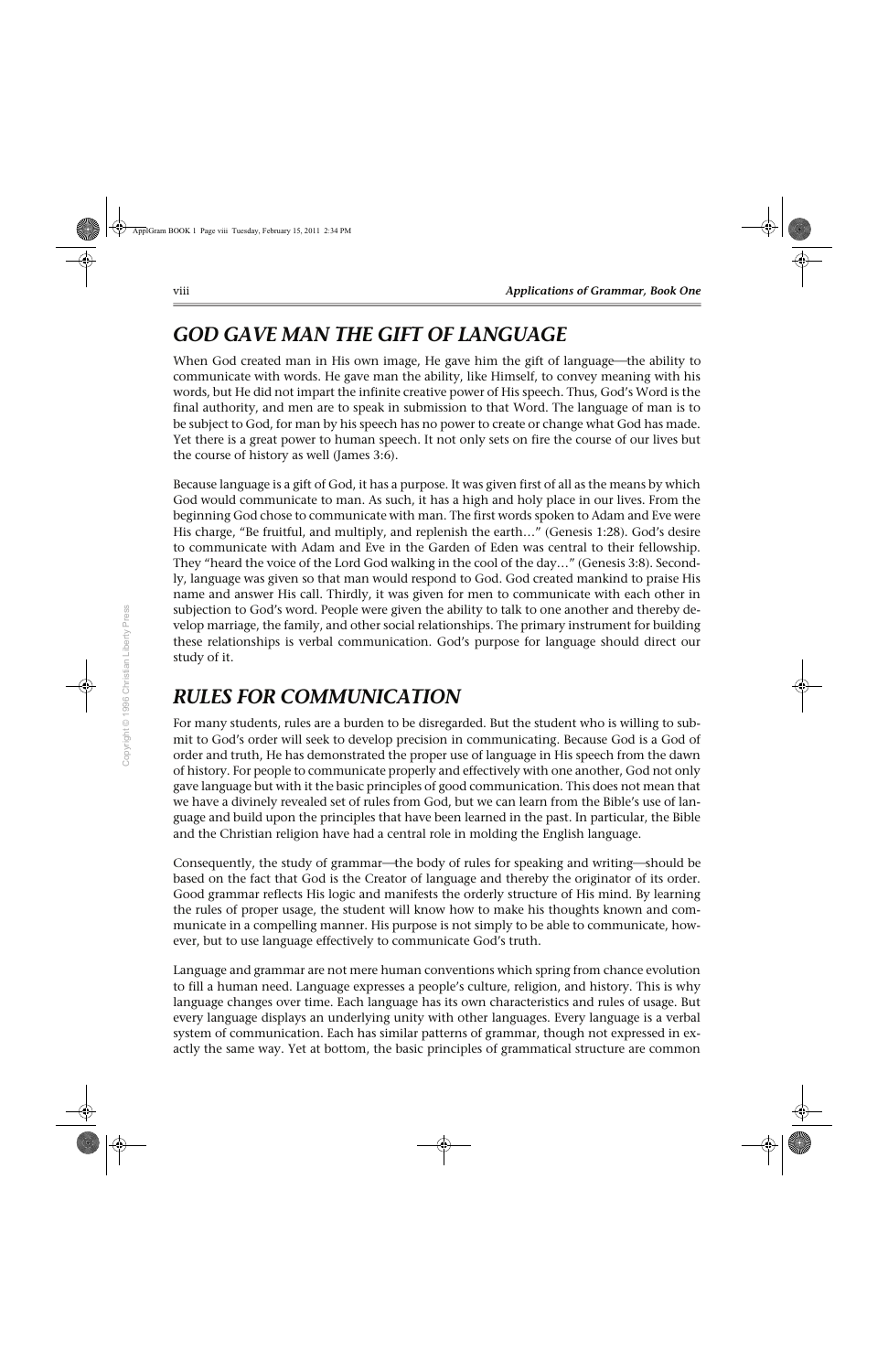to every language, which is why writings from one language can be translated into another. While the basic principles of grammar may be adapted in unique ways, these are derived from the original language given by God to man.

# *LANGUAGE CORRUPTED BY SIN*

After our first parents sinned, the same Voice that spoke the world into existence now stood in judgment over mankind. And the language that had been given as a gift to man by the Father of Truth had now been distorted by the Father of Lies. That which was created to praise and worship God had now been used to rebel against the Author of language. Man's fellowship with the Living God had been broken and he no longer desired to hear Him speak.

In addition, the Bible tells us that after the Great Flood, men united by a common language sought unity apart from God at the Tower of Babel. Seeing this, God confused their one language by dividing it into many, and scattered them over the face of the whole earth. Language was thus changed by God to keep men from disobeying His mandate. Because of these different languages there are now barriers between men when they communicate. And sin has continued to pervert the use of language, making it an instrument of lies and manipulation. Today, there are those who would reject all form and grammar and seek to justify any use of language and any breaking of the rules of grammar. As a result, confusion reigns in many quarters, and many people have great difficulty clearly articulating their thoughts in speech and writing.

# *THE RESTORATION OF LANGUAGE IN JESUS CHRIST*

God chose to restore language in His Son. Jesus, as the second Adam, was sent into the world to undo the sin of the first Adam and its consequences (Romans 5:19). Jesus, who is the Word, was with God in the creation because He is God (John 1:1-3). Jesus is the *logos* or revelation of God to man, for God has spoken to us in His Son (Hebrews 1:1). There is no other name under heaven given among men, whereby we must be saved (Acts 4:12). God's will to communicate with man was one factor that motivated Him to restore language to its rightful state in Christ Jesus. By His death and resurrection, Christ not only provides forgiveness of sin, but also newness of life to those who receive Him by faith. As the Truth, Christ calls his disciples to speak the oracles of God (1 Peter 4:11), lay aside lies, and speak truth to one another (Ephesians 4:25). Jesus is the true source of the meaning of all things. He declared, "I am the Alpha and Omega, the beginning and the ending, saith the Lord, which is, and which was, and which is to come, the Almighty" (Rev. 1:8). As R. J. Rushdoony states:

Christ's statement has reshaped Western languages and grammars, and, through Bible translation, is reshaping the languages of peoples all over the world. Bible translation is an exacting task, because it involves in effect the reworking of a language in order to make it carry the meaning of the Bible. This means a new view of the world, of God, time and language.… Our ideas of grammar, of tense, syntax, and structure, of thought and meaning, bear a Christian imprint.<sup>1</sup>

<sup>1</sup> Rousas J. Rushdoony, *The Philosophy of the Christian Curriculum* (Vallecito, CA: Ross House Books, 1985), p. 49–50.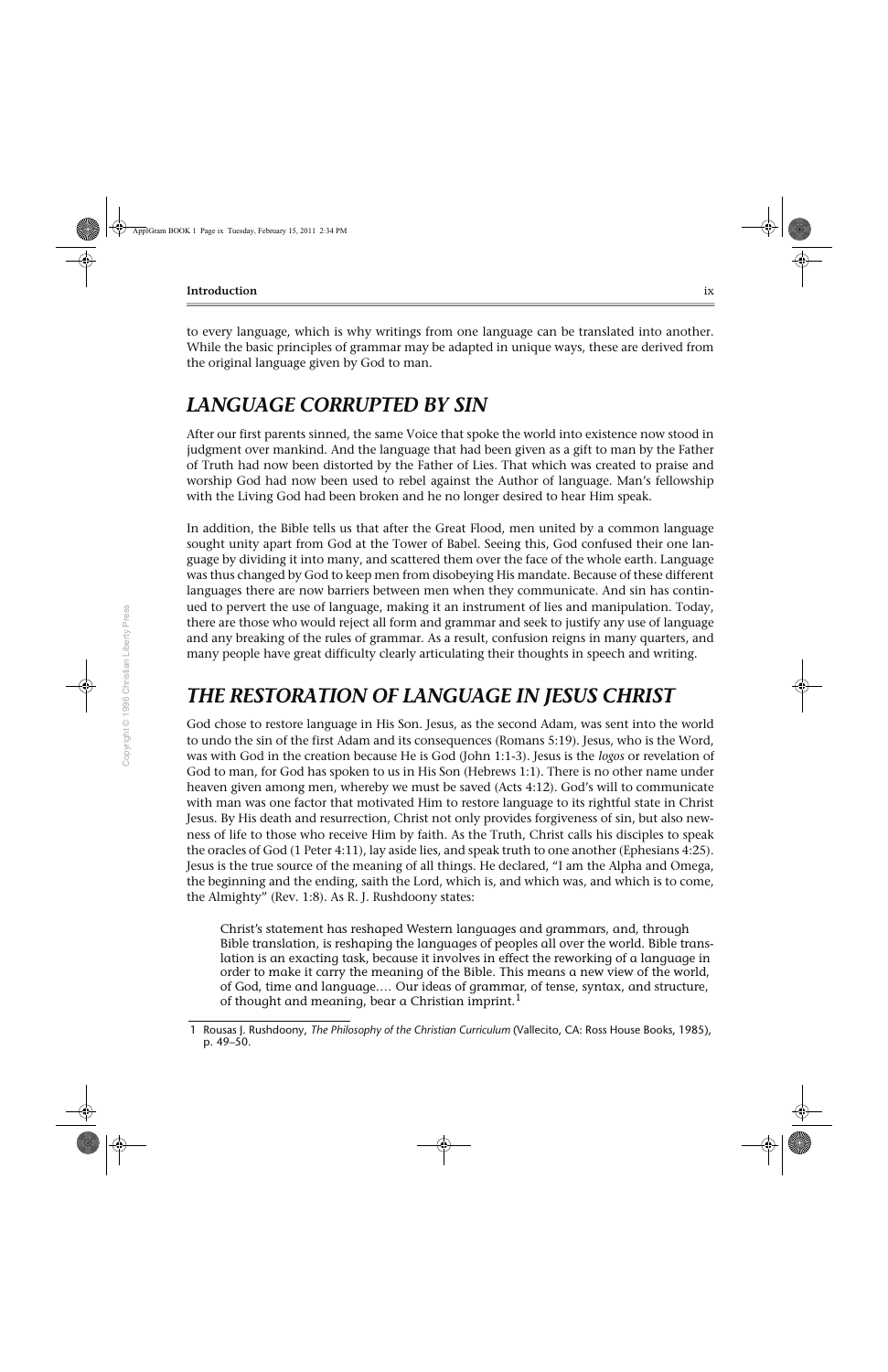Students who profess the Christian faith should have a unique appreciation of the role of verbal communication. It is the Christian, above all, who should seek to be clear and accurate in his use of the written word. His God-given duty is to use language with integrity and accuracy for the sake of promoting the gospel and Kingdom of Jesus Christ. Noah Webster saw this in his day when he wrote:

If the language can be improved in regularity, so as to be more easily acquired by our own citizens, and by foreigners, and thus be rendered a more useful instrument for the propagation of science, arts, civilization and Christianity; if it can be rescued from the mischievous influence of …that dabbling spirit of innovation which is perpetually disturbing its settled usages and filling it with anomalies; if, in short, our vernacular language can be redeemed from corruptions, and … our literature from degradation; it would be a source of great satisfaction to me to be one among the instruments of promoting these valuable objects.<sup>2</sup>

To show that the Christian has the marvelous opportunity to employ language and its power for the service of the gospel, Gary DeMar asserts:

Ideas put to paper and acted upon with the highest energy and uncompromising zeal can change the world. Even the worst ideas have been used for this very purpose. If minds are going to be transformed and civilizations changed, then Christians must learn to write and write well. Writing is a sword, mightier than all the weapons of war because writing carries with it ideas that penetrate deeper than any bullet. Writing about the right things in the right way can serve as an antidote to the writings of skepticism and tyranny that have plundered the hearts and minds of generations of desperate people around the world....<sup>3</sup>

Language as the gift of God needs to be cultivated for serving God. It will not only help the student in academic studies, but in every area of communication, at home, at church, and on the job. Proper English skills are a great asset in serving Christ effectively in one's calling. The student's skill in using English will make a good first impression when he sits for an interview and as he labors in the workplace. The student should take advantage of the time and opportunity he now has available to develop proficiency in English communication. May God bless you as you seek to glorify Him, not only by learning the proper use of English, but in using God's gift of language to spread His Word to every nation.

<sup>2</sup> Noah Webster, *An American Dictionary of the English Language* (New York, NY: S. Converse, 1828); reprint by (San Francisco, CA: Foundation for American Christian Education, 1987), preface.

<sup>3</sup> Gary DeMar, *Surviving College Successfully* (Brentwood, TN: Wolgemuth & Hyatt Publishers, Inc., 1988), p.225.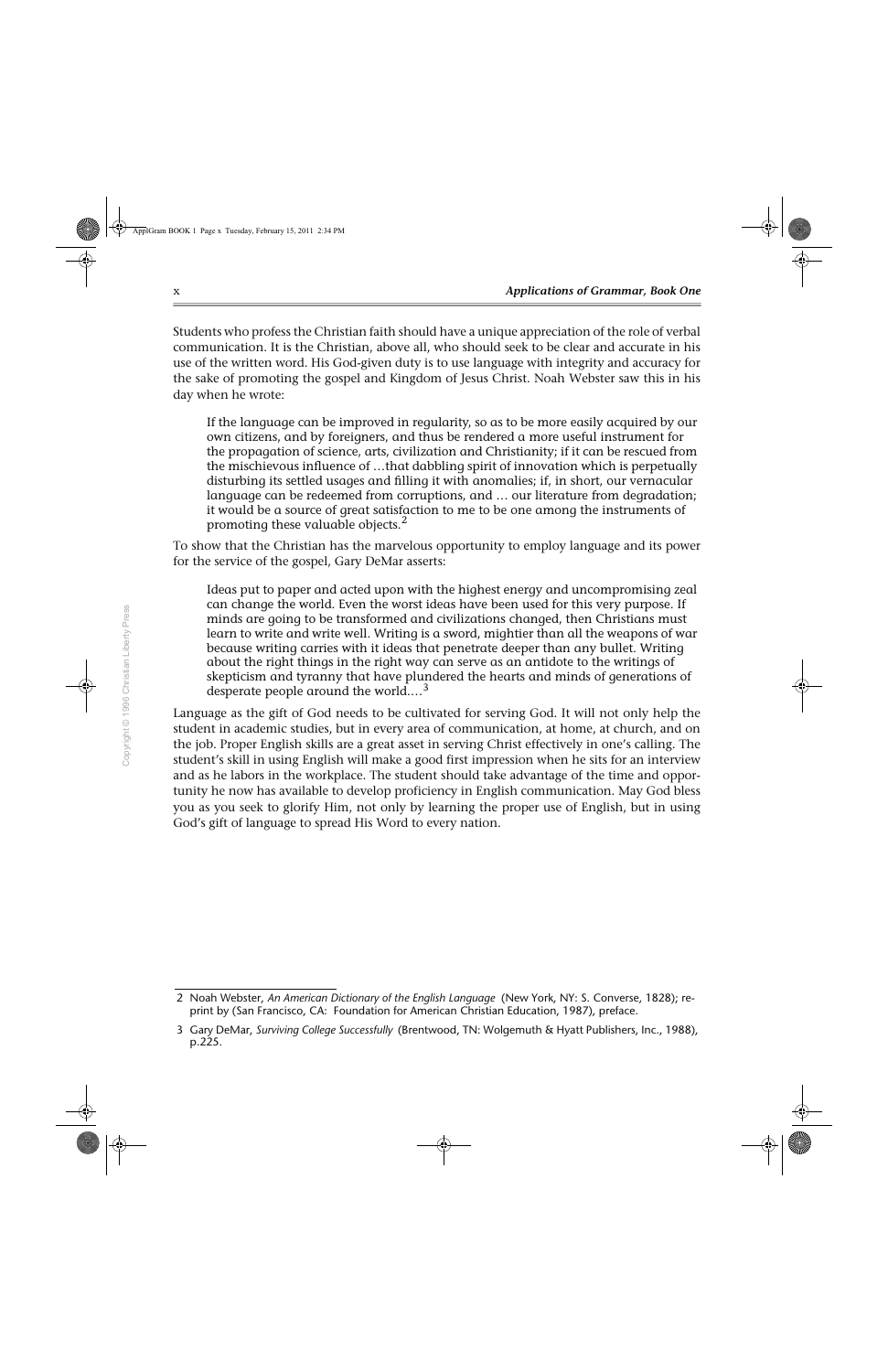

# *Unit 2 Building Sentences*

In the previous unit, we learned about the eight *parts of speech*. We learned that all words belong to one or more of these eight categories of utterance. When we use these parts of speech, however, we try to use them in a way that makes sense. Using words without any order results in gibberish or nonsense. Nonsense does not communicate our thoughts in ways which other people can understand. When we write or speak, therefore, we do so in an orderly way. We use sentences.

# **LESSON 10: WHAT MAKES A SENTENCE?**

**A SENTENCE is a group of words that expresses a complete thought.**

All word groups are not sentences. Below are four groups of words. Study them carefully.

- 1. to better himself
- 2. Tom's friend Rick
- 3. by studying hard
- 4. sincerely tries

**Group No. 1** suggests that someone has a motive to do something for the purpose of bettering himself. But it does not tell us who that someone is or what he has done, is doing, or will do to better himself. It is not a complete thought.

**Group No. 2** suggests that Tom has a friend named Rick. But we do not know anything about Rick or what he does or thinks. This group of words is not a complete thought.

**Group No. 3** suggests that someone may be trying to accomplish something by working hard at his or her studies. But we do not know who is trying to do this or what he or she is trying to accomplish. This group of words is not a complete thought.

**Group No. 4** suggests the idea of trying in a sincere way. But it does not tell us who or what is trying or what is being tried. It does not suggest a complete thought.

We can try to put these groups of words together in hopes that the incomplete thoughts might become more complete and express some meaning.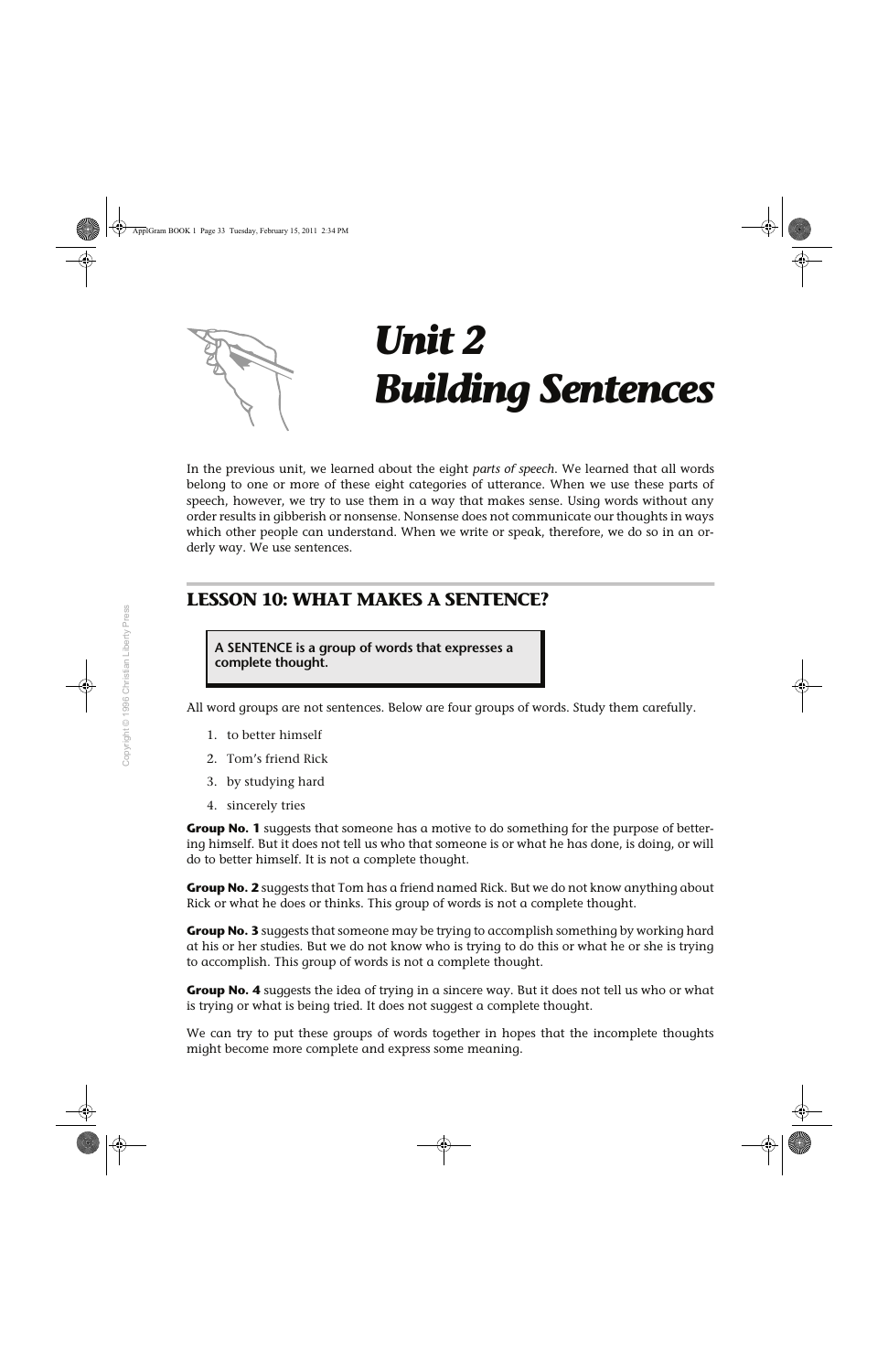For example, we might write:

sincerely tried by studying hard Tom's friend Rick to better himself

While this might suggest something more to us than the individual groups of words alone told us, we still are confused. This larger grouping still does not express a meaningful, complete thought. It is close to being nonsense. To express a complete and meaningful thought in English requires us to put our words in a certain order. For example, if we put the four groups of words together as follows, we understand a complete thought:

Tom's friend Rick sincerely tried to better himself by studying hard.

We could also put the groupings together in the following ways, because the English language is flexible enough to allow for some variety of expression:

By studying hard, Tom's friend Rick sincerely tried to better himself.

Tom's friend Rick, by studying hard, sincerely tried to better himself.

Tom's friend Rick sincerely tried, by studying hard, to better himself.

You can see that at least one of the word groups—*by studying hard*—is capable of being placed in several locations with relation to the other groups. If you try to reshuffle the other groups, however, the result will be confusing. This shows us that when words and groups of words are put together, they must be done so in an orderly way if we hope to make a complete and meaningful statement. We call such a statement a *sentence*.

Two other things help us organize our thoughts into sentences. To show where a sentence (a complete thought) begins, we use a **capital letter** at the beginning of the first word. To show where the sentence (the complete thought) ends, we use a **punctuation mark** — a period **( . )**, a question mark **( ? )**, or an exclamation point **( ! )**, depending on what kind of thought we are expressing.

We now have a complete definition of a sentence.

**A sentence is a group of words that:**

- **1. expresses a complete thought,**
- **2. begins with a capital letter, and**
- **3. ends with a mark of closing punctuation.**

✎ **EXERCISE** Below are several groups of words without a beginning capital letter or any ending punctuation. In the blank at the left, write **S** if the group of words would be a sentence if properly capitalized and punctuated. Write **X** if the group of words are not a complete thought and therefore could not be a sentence.

- *S* 1. the message was a simple one
- \_\_\_\_ 2. raised the microphone an inch or two
- \_\_\_\_ 3. she began to sing a lovely melody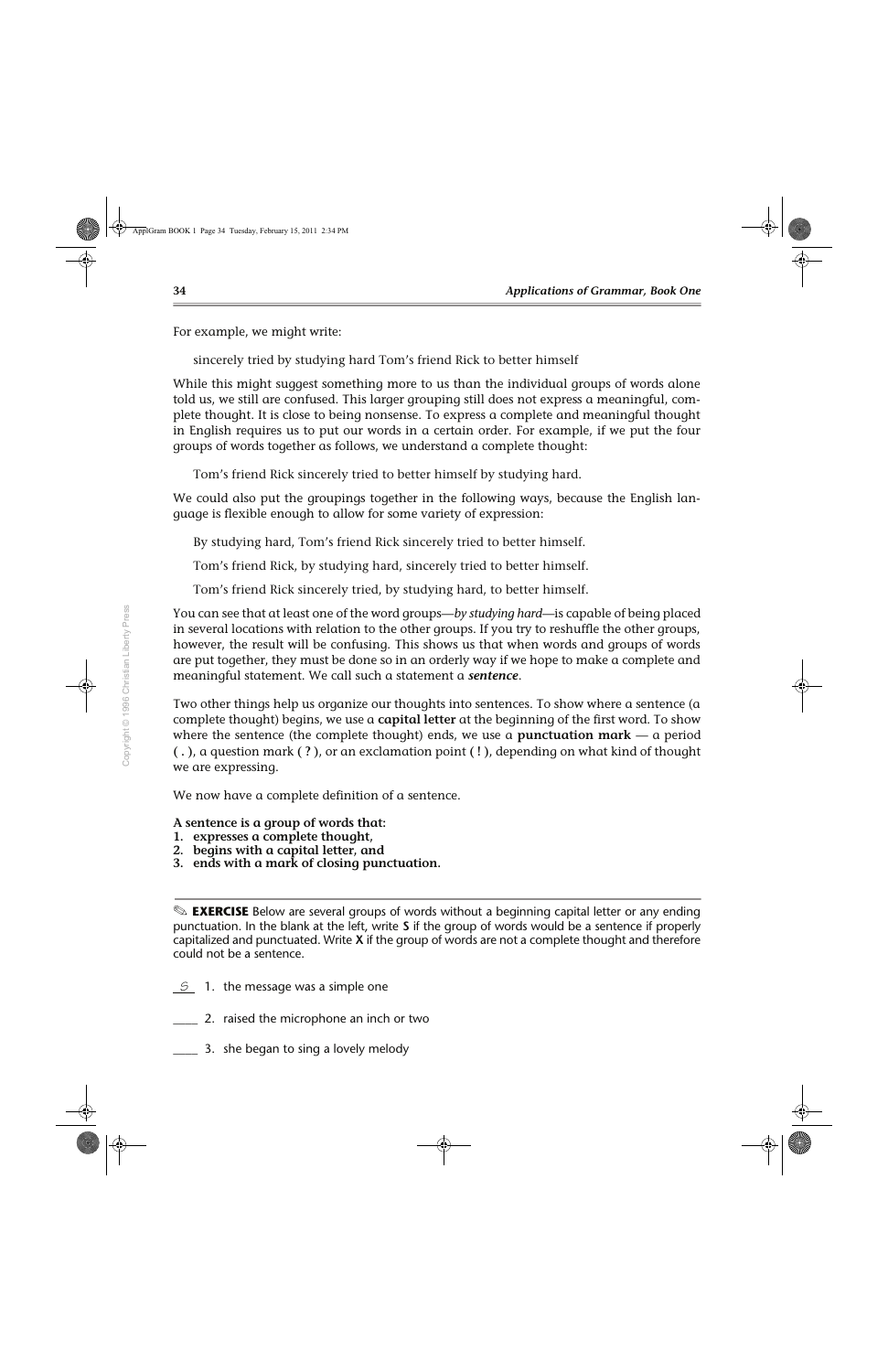- 4. the man who owns the store
- 5. he was a person who enjoyed fishing
- \_\_\_\_ 6. he reads several magazines every week
- \_\_\_\_ 7. and have been sitting here ever since
- \_\_\_\_ 8. in the following examples
- \_\_\_\_ 9. she tries to study and get good grades
- \_\_\_\_10. the telephone rang several times
- **11.** we can be sure God hears us when we pray
- \_\_\_\_12. my brother Bill is a good swimmer
- \_\_\_\_13. fell from her horse
- 14. down by the old mill stream
- \_\_\_\_15. white-water rafting is one of the most exciting sports
- \_\_\_\_16. a smile is better than a frown
- \_\_\_\_17. a wise son heeds his father's instruction
- \_\_\_\_18. there goes one now
- \_\_\_\_19. the way of the unfaithful is hard
- \_\_\_\_20. a ring of gold on her finger
- 21. but as for me
- \_\_\_\_22. they sang, praising and giving thanks to the Lord
- \_\_\_\_23. some of the dogs
- \_\_\_\_24. for a skater to fall occasionally
- 25. spoken words are remembered with more difficulty
- 26. made a list of the people in the class
- 27. make a list of the people in the class
- 28. did you say where you found your belt

O

ö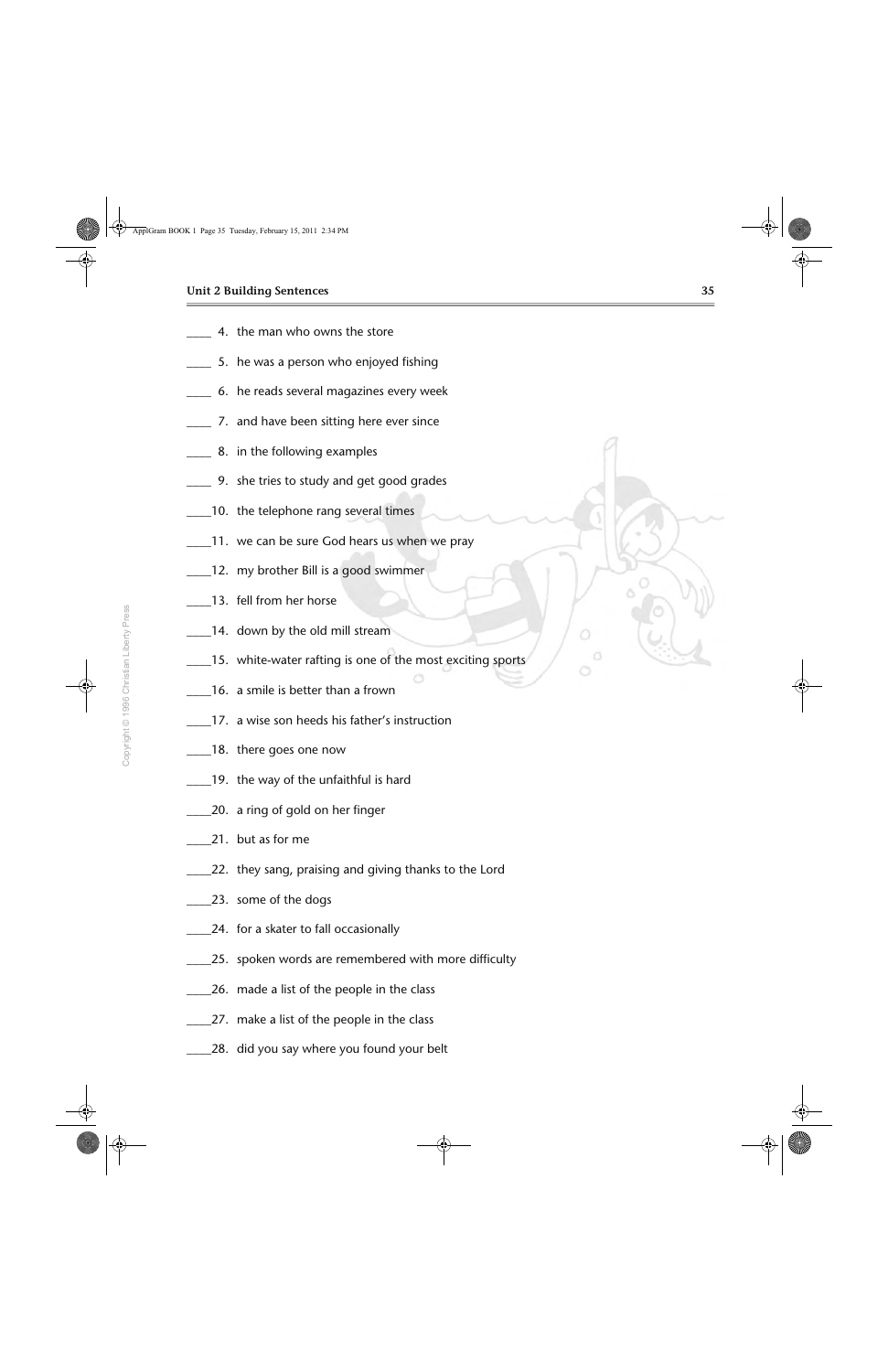- \_\_\_\_29. now is the time for all good men to come to the aid of their party
- \_\_\_\_30. the best-selling novel for this month

# **LESSON 11: SUBJECTS AND PREDICATES**

To make a complete statement, a group of words must have a *subject* and a *predicate*. From this rule, we can say that every sentence must have at least these two elements.

**The SUBJECT of a sentence is the word or group of words about which something is being said or written.**

**The PREDICATE of a sentence is the word or group of words which says something about the subject.**

All of the words in a sentence belong either to the subject or the predicate. As the examples below show, the subject may be long or short and the predicate may consist of one word or many. The *length* of the subject or predicate—that is, the number of words in either—is not important. The important consideration is the *function* the words have in the sentence. Are they the words about which something is being said? If so, they are part of the subject. Are they the words which say something about the subject? If so, they are part of the predicate.

| <b>SUBJECT</b><br>(Always includes at least one noun, pronoun, or<br>group of words used as a noun) | <b>PREDICATE</b><br>(Always includes at least one verb)                                       |
|-----------------------------------------------------------------------------------------------------|-----------------------------------------------------------------------------------------------|
|                                                                                                     | His <b>temper</b> $\vert$ was always on the verge of erupting.                                |
|                                                                                                     | The boys and girls in the seventh grade $\vert$ will have their gym classes on separate days. |
| <b>Jesus</b>                                                                                        | wept.                                                                                         |
|                                                                                                     | <b>Tomorrow</b> is another day.                                                               |

✎ **EXERCISE A** Draw a vertical line ( **|** ) between the subject and the predicate of each of the following sentences.

- 1. My mother **|** baked me a birthday cake.
- 2. This toothpaste is my favorite.
- 3. Always happy, Trudy was a pleasant person to be around.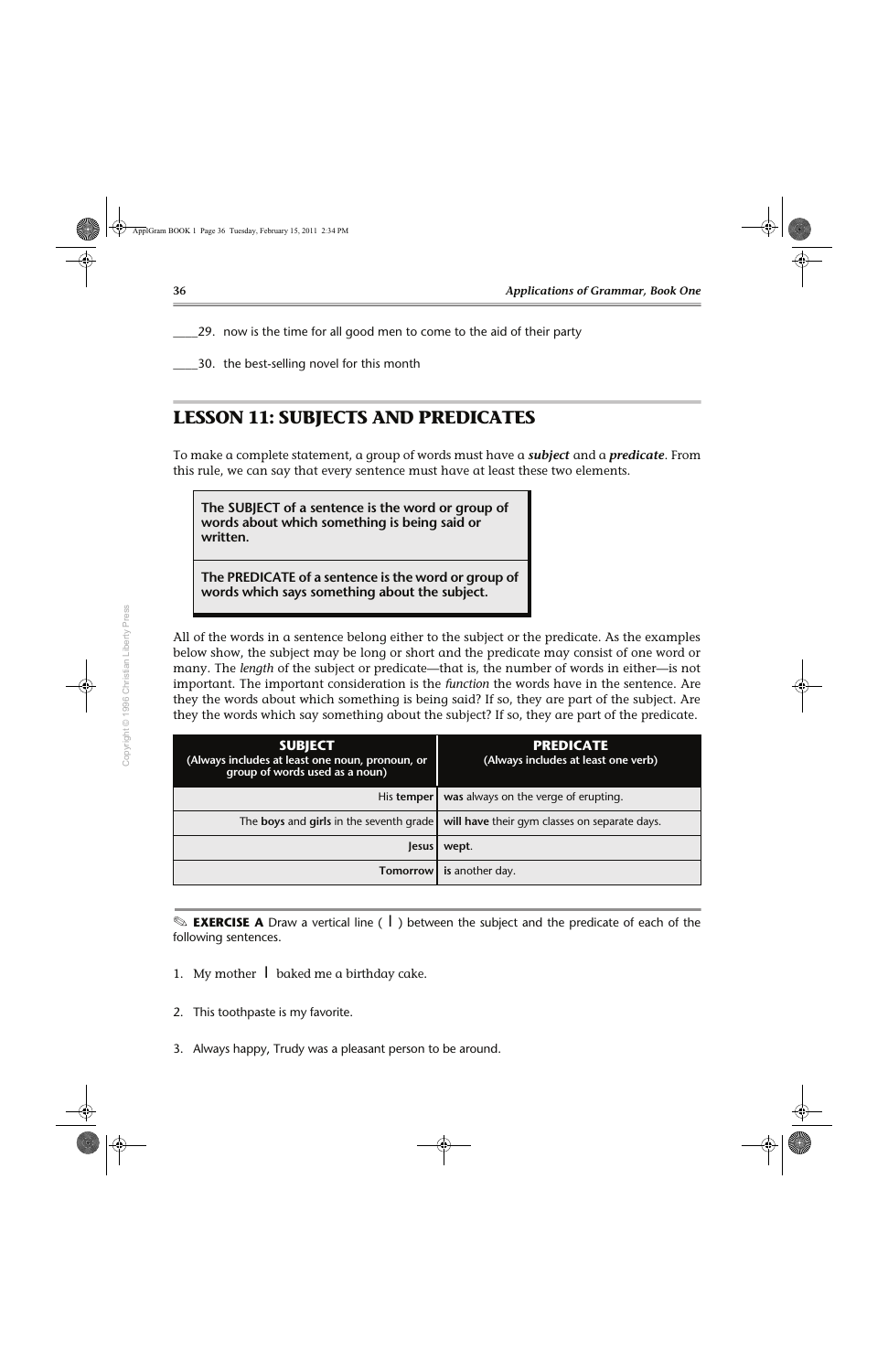- 4. He is my only brother.
- 5. The members of the club agreed to meet again next week.
- 6. Smoke billowed out of the windows of the burning warehouse.
- 7. The youth group at church spent two weeks preparing for their mission trip.
- 8. A sentence consists of a subject and a predicate.
- 9. Dr. McDonald is a family physician.
- 10. A flashing red traffic signal means that drivers must stop before proceeding.
- 11. My brother and his wife are members of Valley Presbyterian Church.
- 12. We all had a hearty laugh after falling into the swimming pool.
- 13. Vigorous massage will improve blood circulation.
- 14. I was very nervous about my performance.
- 15. Nobody cares about anything anymore.
- 16. The gnats in our backyard are extremely bothersome.
- 17. You are cordially invited to attend the recital.
- 18. You can find him in his workshop on just about any evening.
- 19. The subject of a sentence must contain at least one noun, pronoun, or a group of words used as a noun.
- 20. My dog is lovable.
- 21. The company offered free samples to help promote its new product.

- *S* 1. My history **book** has several interesting pictures about Civil War battles.
	- \_\_\_\_ 2. The lost hikers **were found** safe but tired.

<sup>✎</sup> **EXERCISE B** In the blank at the left of each sentence, write **S** if the word in **dark print** is part of the subject or **P** if it is part of the predicate.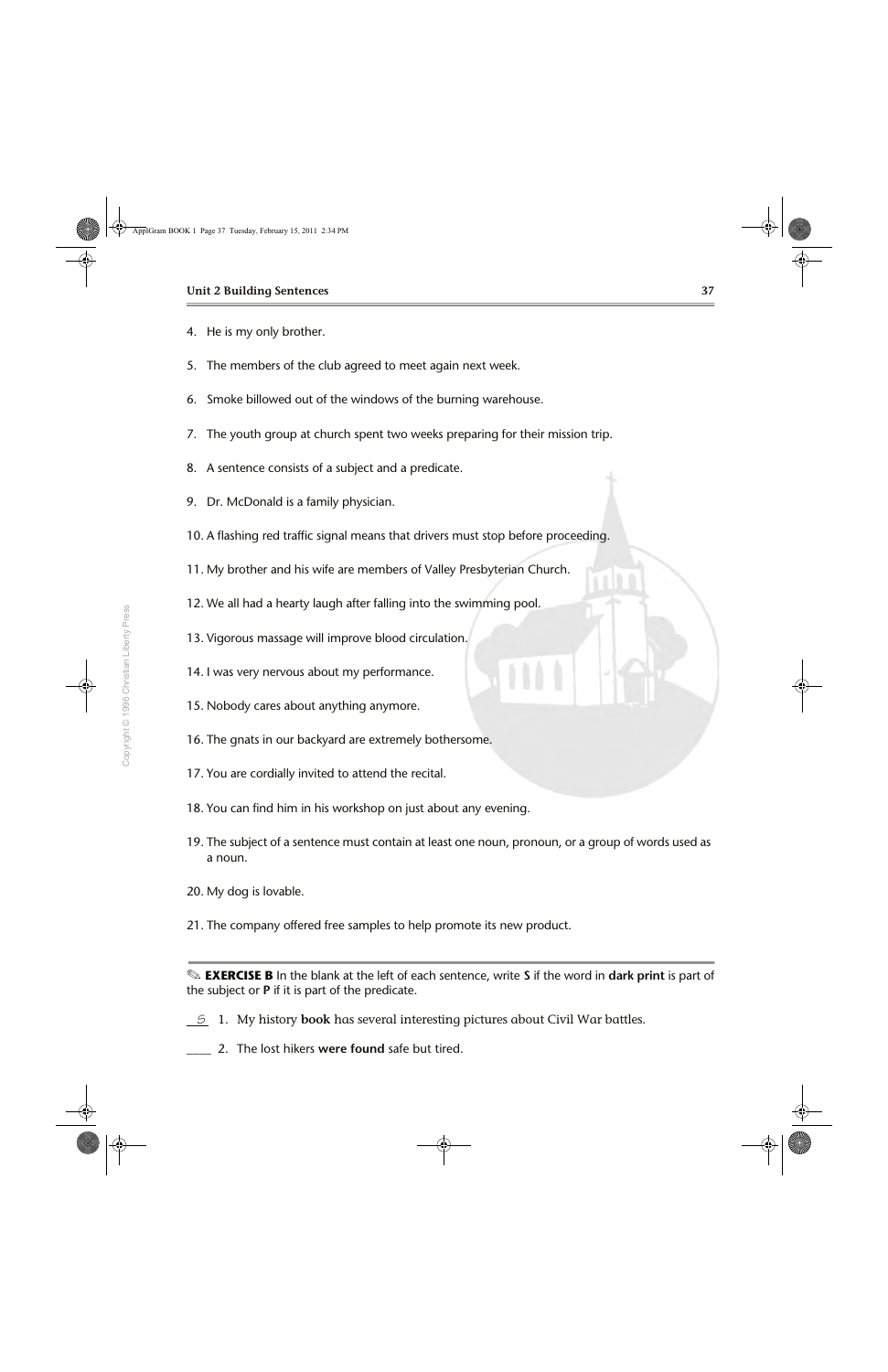- \_\_\_\_ 3. The train rolled on during the entire **night***.*
- \_\_\_\_ 4. Having been elected chairman, **Bob** called the meeting to order.
- \_\_\_\_ 5. A motion **was made** to adjourn the meeting.
- \_\_\_\_ 6. **Traveling** by car is usually cheaper than flying.
- \_\_\_\_ 7. The Lord is **in His holy temple***.*
- \_\_\_\_ 8. He **flew** to Los Angeles with his parents.
- \_\_\_\_ 9. I have no **objection** to your proposal.
- \_\_\_\_10. Timothy hoped to find a summer **job***.*

## **LESSON 12: MORE ABOUT SUBJECTS AND PREDICATES**

In the previous lesson, you learned to identify the subjects and predicates of sentences. You learned that every word in a sentence must belong either to the subject or to the predicate.

The subjects and predicates you worked with in Lesson 10 are called *complete subjects* and *complete predicates* because each contains all the words in their share of the sentence. You should also learn to identify the *simple subject* and *simple predicate* of a sentence. Learn the following four definitions:

**A SIMPLE SUBJECT is the main noun, pronoun (or group of words used as a noun) about which the sentence makes a statement.**

**A COMPLETE SUBJECT is the simple subject and certain words that modify it.**

**A SIMPLE PREDICATE is the main verb or verb phrase in the sentence.**

**A COMPLETE PREDICATE is the simple predicate and all the other words that make a statement about the subject.**

Consider the following sentence:

Mary / sneezed.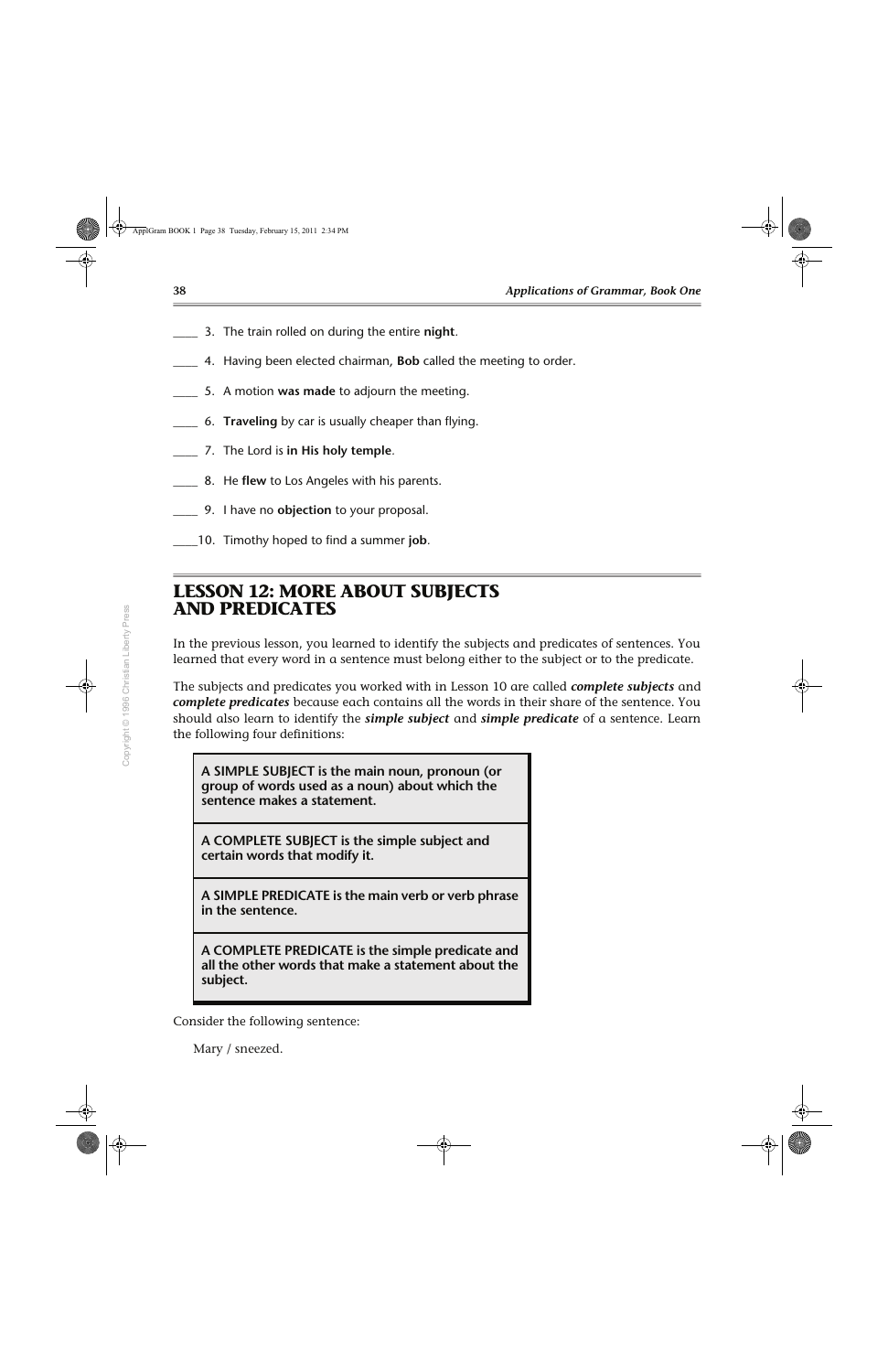This sentence is as simple as a sentence can get. It is a sentence because it contains the two necessary elements of a sentence—a *simple subject (Mary)* and a *simple predicate (sneezed).*

Now consider this sentence:

Poor little Mary, who suffers from allergies in the springtime, / sneezed repeatedly into the handkerchief given to her by her grandmother.

This sentence is much longer, but all the words belong to one or the other of the two necessary elements of a sentence—the subject or the predicate.

The *complete subject* consists of the same simple subject *(Mary)*, plus two adjectives *(poor, little)* and a group of words used as an adjective *(who suffers from allergies in the springtime)* that all modify the simple subject. The simple subject is the main word naming the person about whom the sentence is making a statement. The rest of the words in the complete subject relate in some way to the simple subject.

The *complete predicate* consists of the same simple predicate *(sneezed)*, plus adverbs, phrases that are used as adverbs, and other groups of words related to the simple predicate and its modifiers *(repeatedly in the handkerchief given to her by her grandmother)*. The simple predicate is the verb which makes the main statement about the subject. The other words in the complete predicate relate in some way to the action of the verb and help the verb complete its statement about the subject.

| <b>COMPLETE SUBJECT</b>                              | <b>COMPLETE PREDICATE</b>                                             |
|------------------------------------------------------|-----------------------------------------------------------------------|
| All of your money                                    | will be refunded if you are not fully satisfied.                      |
|                                                      | Our after-school art club   is planning an exhibit of members' works. |
| My parents, who have been married for fifteen years, | are very precious to me.                                              |
| All of the members of our basketball team            | are tall.                                                             |

A simple predicate may consist of a *single verb* or a *verb phrase*. A verb phrase is a main verb and any helping verbs connected to the main verb.

#### ☞**EXAMPLES OF VERB PHRASES FORMING SIMPLE PREDICATES:**

Your radio *has been playing* nonstop all day.

The sound *was heard* throughout the building.

We *could see* the stage easily from our seats.

The Ten Commandments *should be memorized* by everyone.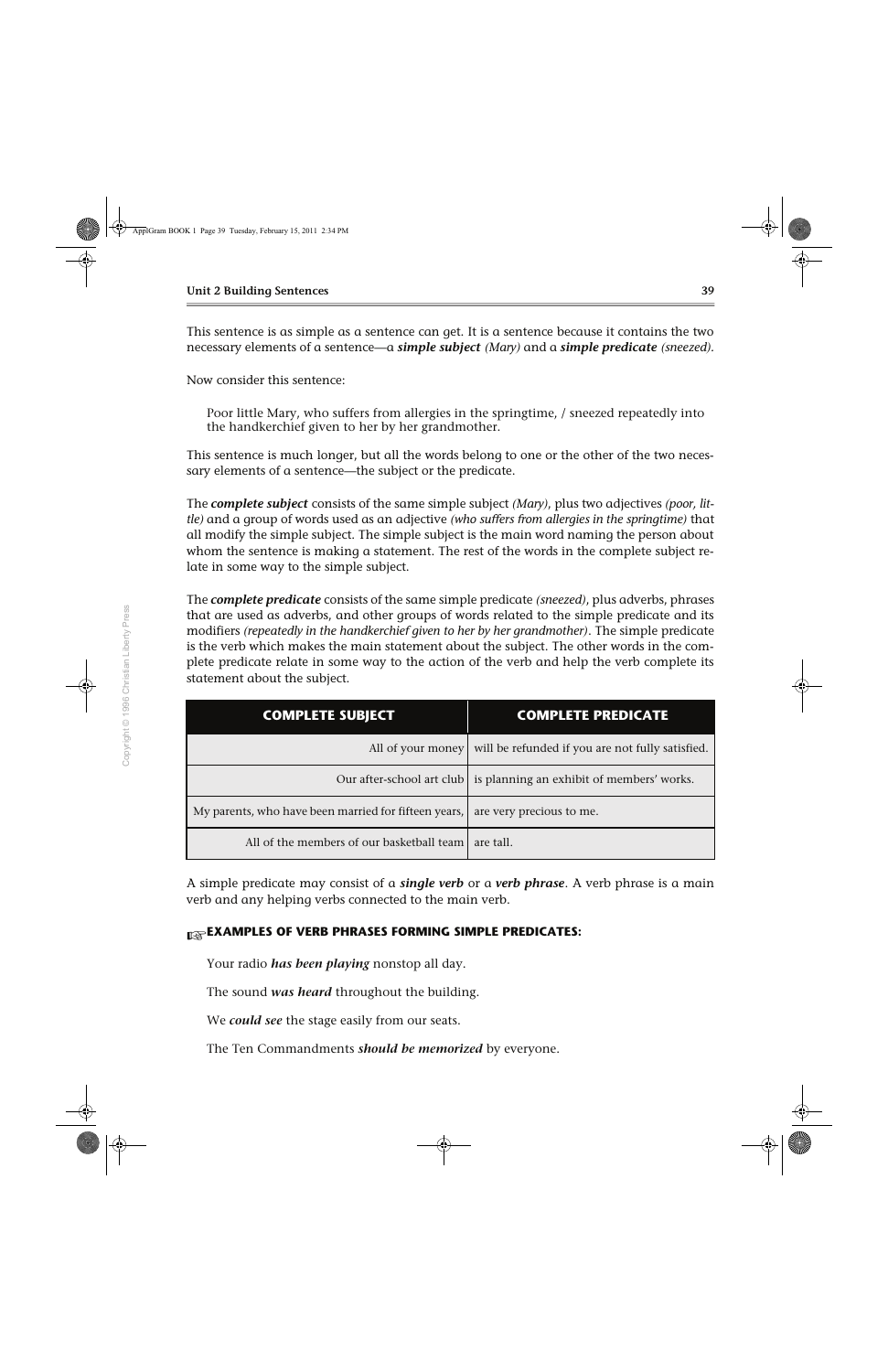✎ **EXERCISE** Underline the *complete subject* in each of the following sentences. Double-underline the *complete predicate*. Circle the *simple subject* and *simple predicate* in each sentence.

- 1. The children (left) the building in an orderly fashion during the fire drill.
- 2. Christian morality is important for self-government.
- 3. Uncle Anthony has promised to pay for my college education.
- 4. Zeal without knowledge often leads to fanaticism.
- 5. Truth will always be truth regardless of lack of understanding, disbelief, or ignorance. *(Stone)*
- 6. It is good to have things settled by faith before they are unsettled by feeling. *(Cowman)*
- 7. They that sow in tears shall reap in joy. *(Psalms)*
- 8. No army can withstand the strength of an idea whose time has come. *(Hugo)*
- 9. We consume our tomorrows fretting about our yesterdays. *(Persius)*
- 10. Our family has fond memories of our last vacation.
- 11. The time is 4 o'clock.
- 12. The quality shows in every product they make.
- 13. All of the children in kindergarten are under 6 years old.
- 14. Western civilization has been influenced profoundly by Christianity.
- 15. Some modern computers can be operated by the human voice.
- 16. My dog's name is Bushy.
- 17. Charles Dickens is the author of *Oliver Twist* and *David Copperfield.*
- 18. Documentary programs are becoming more popular on television.
- 19. Our flight will be arriving in San Francisco at 9:10 p.m.
- 20. The students at our school call their Bible-study group Campus Club.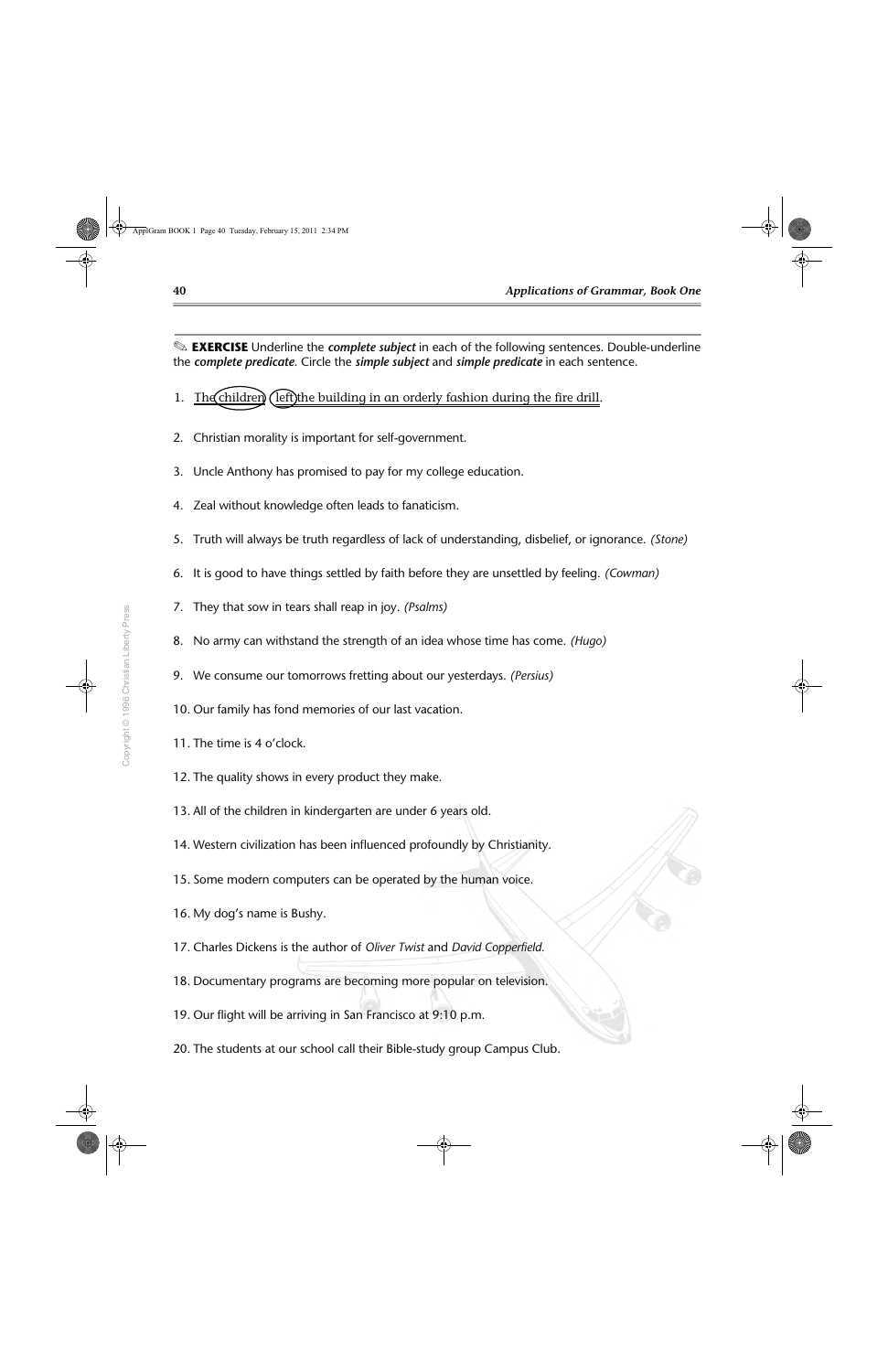# **LESSON 13: COMPOUND SUBJECTS AND PREDICATES**

Many sentences have more than one subject and/or more than one verb. We call these subjects *compound subjects* and these verbs *compound verbs* or *compound predicates.*

**A COMPOUND SUBJECT consists of two or more subjects having the same verb.**

**A COMPOUND PREDICATE consists of two or more verbs having the same subject.**

#### ☞**EXAMPLES OF COMPOUND SUBJECTS:**

*Football* and *baseball* are two of America's favorite sports.

*Love, joy, peace,* and *patience* are called "fruits of the Spirit."

A box *wrench* or a socket *wrench* can be used for this job.

A clean *sheet* of paper and a sharp *pencil* are all you will need for the test.

Compound subjects are usually joined by the simple conjunctions *and, or,* or *nor*. They may also be joined by correlative conjunctions such as *both…and, neither…nor, or either…or.*

#### ☞**EXAMPLES OF COMPOUND PREDICATES:**

She *kissed* and *hugged* her parents before getting on the plane.

She *flew* to her destination but *took* a train back.

He *opened* the book, *read* a few words, and *closed* it again.

I neither *accept* your position nor *appreciate* it.

Compound predicates (verbs) are joined by the simple conjunctions *and, or, nor,* or *but*, or by correlative conjunctions.

**Note:** Notice that *commas* are used to separate compound subjects and compound verbs with *more than two* elements.

✎ **EXERCISE** Underline any compound subjects you find in the following sentences. Doubleunderline compound verbs or verb phrases. If a sentence has neither, leave it as it is.

- 1. My brother and I mowed and raked the lawn.
- 2. Wind and rain have caused erosion on that hillside.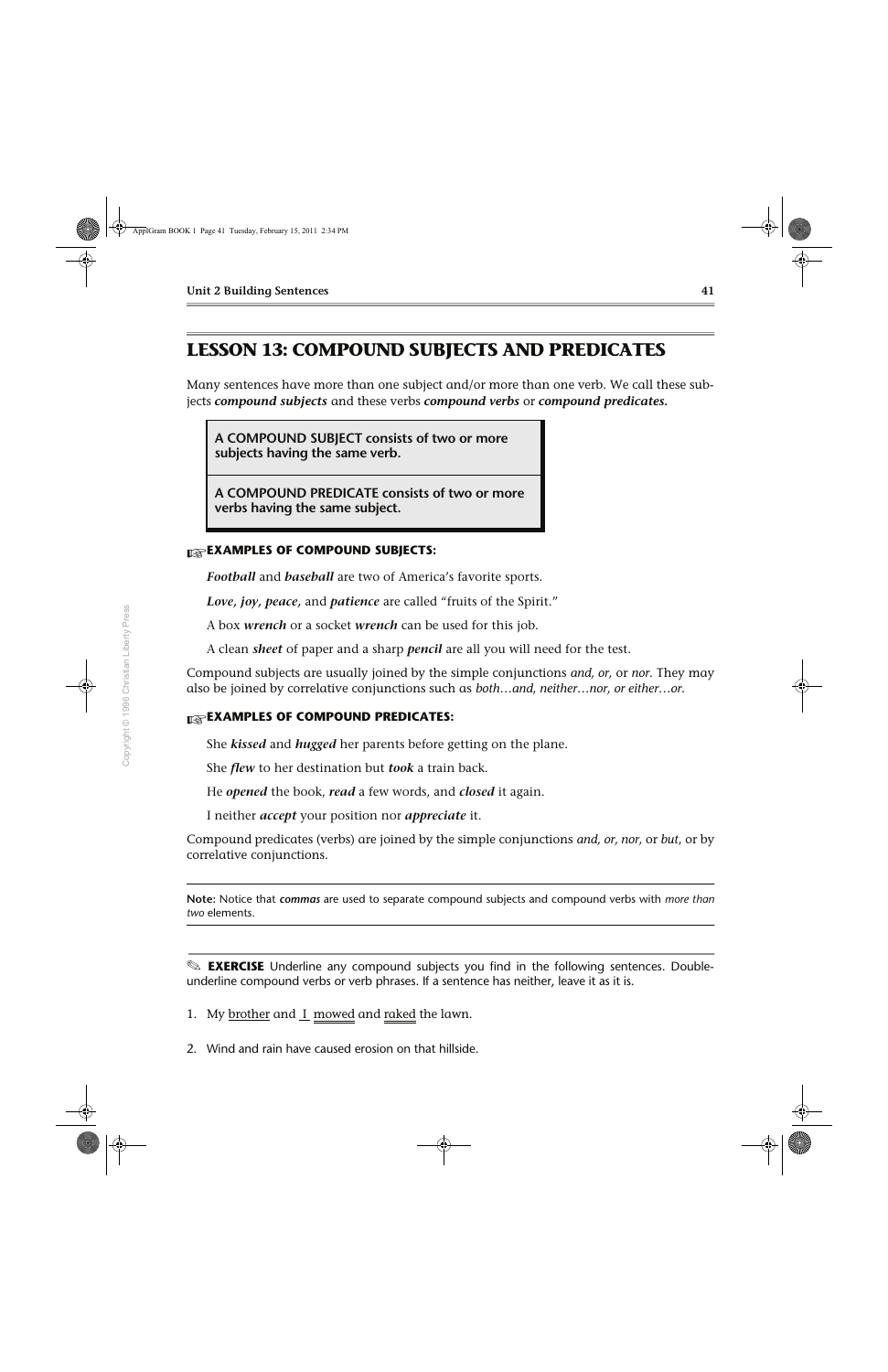- 3. Swimming, canoeing, hiking, and archery were some of the activities offered at camp.
- 4. Randy found a lost wallet and returned it to its owner.
- 5. The money was missing and was never found.
- 6. "Heaven and earth shall pass away, but my words shall not pass away" (Matthew 24:35).
- 7. He has few enemies and many friends.
- 8. Martin Luther, John Calvin, and John Knox led the Reformation and remain in high regard today among many Christians and other scholars.
- 9. A boy and his dog are always good friends.
- 10. My cousins came for a visit and stayed for a week.
- 11. Mother washed, dried, and ironed my clothes.
- 12. The car was damaged beyond repair and was sent to the junkyard.
- 13. Both men and women played in the tournament.
- 14. The flood waters receded and returned to their normal channels.
- 15. Gary did his research, prepared an outline, wrote his composition, and submitted it.
- 16. We drove through Ohio, Indiana, Illinois, and Iowa.
- 17. The cultures of the eastern and western hemispheres are quite different.
- 18. The librarian unpacked several new books, catalogued them, and placed them on a shelf.
- 19. My dad gave me my allowance but warned me not to spend it foolishly.
- 20. English and history are my favorite subjects.
- 21. I promise to repay your loan and will do so next week.
- 22. The telephone rang and rang but went unanswered.
- 23. Three boys and three girls were chosen to participate in the geography contest.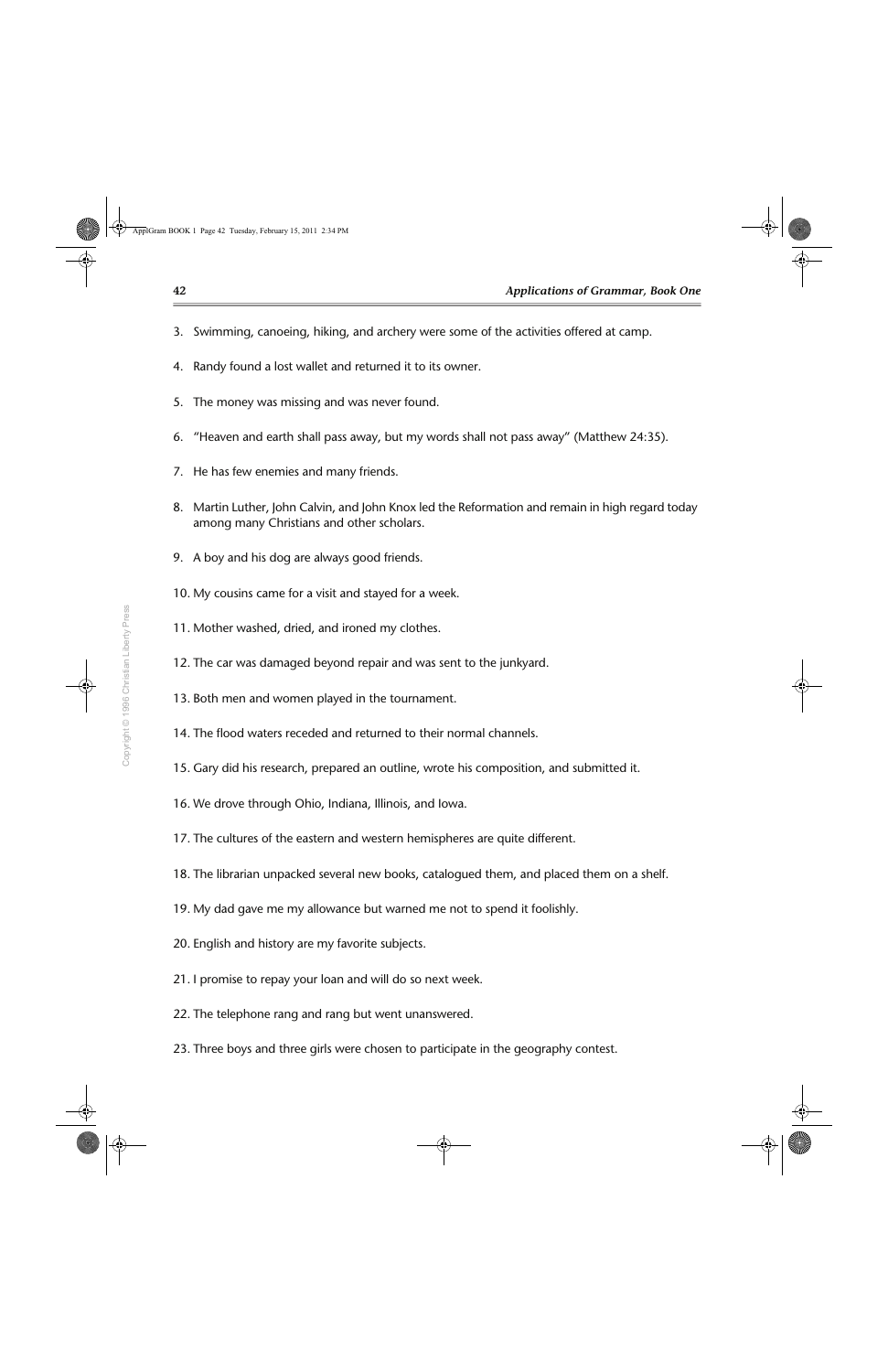- 25. "Give me liberty or give me death!" (Patrick Henry).
- 26. Rob and Carl know the rules but have ignored them.

### **LESSON 14: SIMPLE AND COMPOUND SENTENCES**

One way to classify sentences is by their structure. Sentences are classified three ways, according to their structure: *simple sentences, compound sentences,* and *complex sentences*. In this lesson, we will consider only *simple* and *compound sentences*.

**A SIMPLE SENTENCE has one complete subject and one complete predicate, although either or both may be compound.**

**A COMPOUND SENTENCE has two or more simple sentences joined by a conjunction or semicolon.**

A *simple sentence* may be long or short. It can have a single subject or a compound subject. It can have a single verb or a compound verb. But it will have only *one complete thought*.

#### ☞**EXAMPLES OF SIMPLE SENTENCES:**

All of the following simple sentences have one complete subject and one complete predicate. (The complete subject and complete predicate are separated by a slash mark.)

**Jane / talked** all night. *(single subject and single verb)*

**Jane** and **Kelly / talked** all night. *(compound subject and single verb)*

**Jane / talked** and **laughed** all night. *(single subject and compound verb)*

**Jane** and **Kelly / talked** and **laughed** all night. *(compound subject and compound verb)*

A *compound sentence* may be long or short. It has two or more complete subjects and two or more complete predicates. It therefore has *two or more complete thoughts*. In other words, it is like two or more simple sentences joined together into one sentence. Each of the complete thoughts can have a single or compound subject and a single or compound verb.

In a compound sentence, each of the complete thoughts is called an *independent clause*. That means that if you separated the complete thoughts, each could stand alone (be independent) as a complete simple sentence in itself.

**A CLAUSE is a group of words including a** *subject* **and**  *predicate* **and forming a** *part of a sentence***.**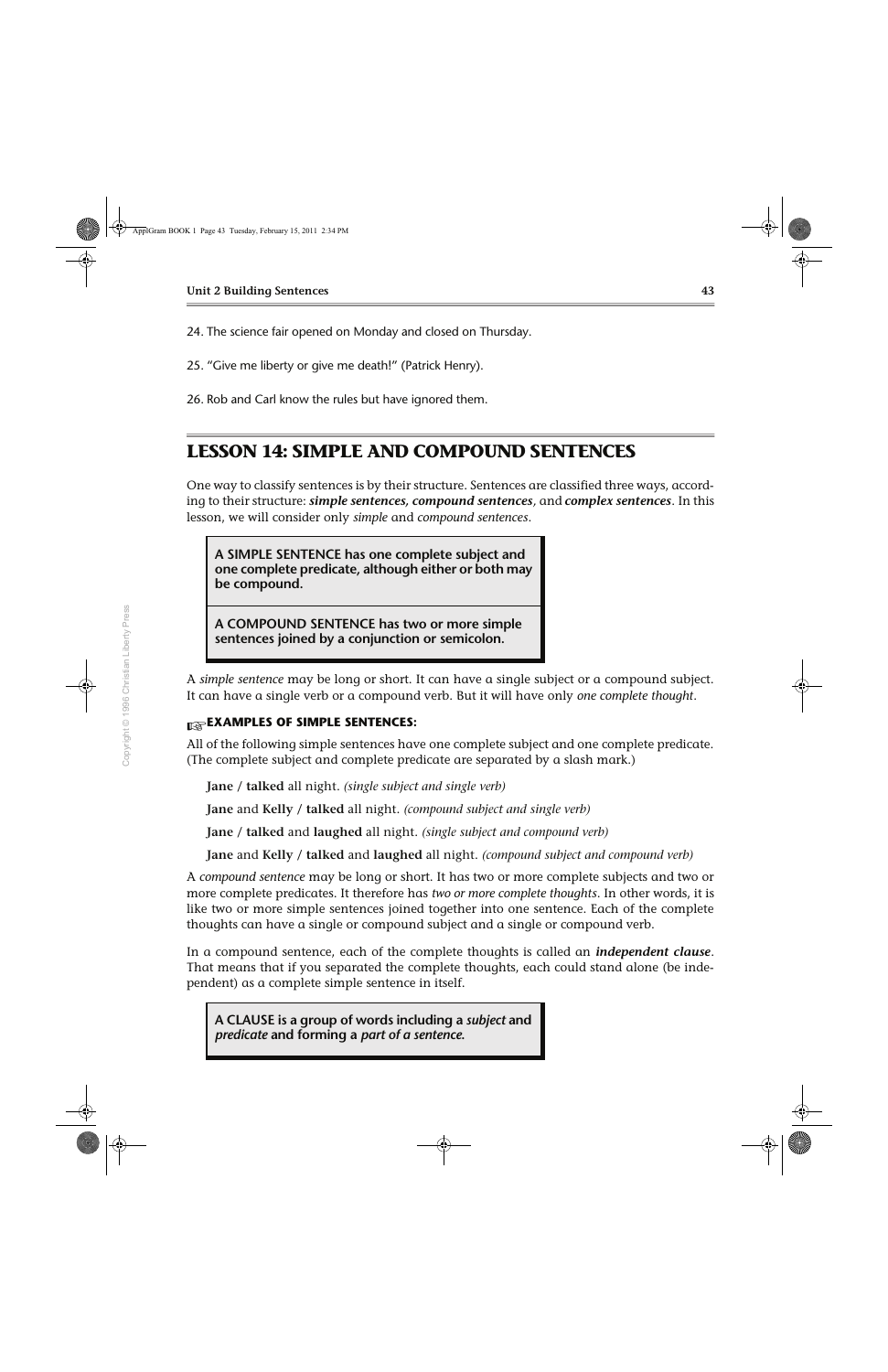#### ☞**EXAMPLES OF COMPOUND SENTENCES:**

All of the following compound sentences have *two complete thoughts* or *independent clauses*. In the illustrations, the clauses are separated by vertical lines ( **|** ). Each of the independent clauses has one complete subject and one complete predicate. In the illustrations, the subjects and predicates are separated by slash marks ( **/** ). The two clauses are joined by a simple conjunction, conjunctive adverb, or a semicolon. Notice that when a conjunction is used, it is preceded by a comma. When a conjunctive adverb is used, it is preceded by a semicolon and followed by a comma if it has two or more syllables. If no connecting word is used, the clauses are separated only by a semicolon.

The **grass** / **is** green, | *and* | the **sky** / **is** blue.

**John** and **Jim** / **are** in the seventh grade, | *but* | **Jane** and **Kelly** / **are** in the sixth grade.

**Jesus** / **was, is**, and always **will be** God; | **He** / **is** also a man.

**Casey** / **was** sick yesterday; | *however*, | **she** / **feels** better today.

Notice that if you eliminate the connecting word or semicolon, start each independent clause with a capital letter, and end each clause with a period, each clause would be a complete thought in itself. Each would therefore be a simple sentence. Compare the simple sentences below with the compound sentences above.

The grass is green. The sky is blue.

John and Jim are in the seventh grade. Jane and Kelly are in the sixth grade.

Jesus was, is, and always will be God. He is also a man.

Casey was sick yesterday. She feels better today.

**Note:** In addition to simple conjunctions, conjunctive adverbs, and semicolons, *correlative conjunctions* may be used to join independent clauses in a compound sentence.

#### ☞**EXAMPLE:**

He did sing. He danced. *(two simple sentences)*

*Not only* did he sing, *but* he *also* danced. *(one compound sentence)*

✎ **EXERCISE A** Underline each independent clause in the following compound sentences. Circle the connecting word or punctuation mark. (The connecting word is considered to be part of the clause which follows it.)

- 1. The sky is cloudy,  $\frac{and}{.}$  is falling.
- 2. There was a power outage in our area; therefore, we lit our wood-stove to keep warm.
- 3. Your order was received, and we will mail the merchandise immediately.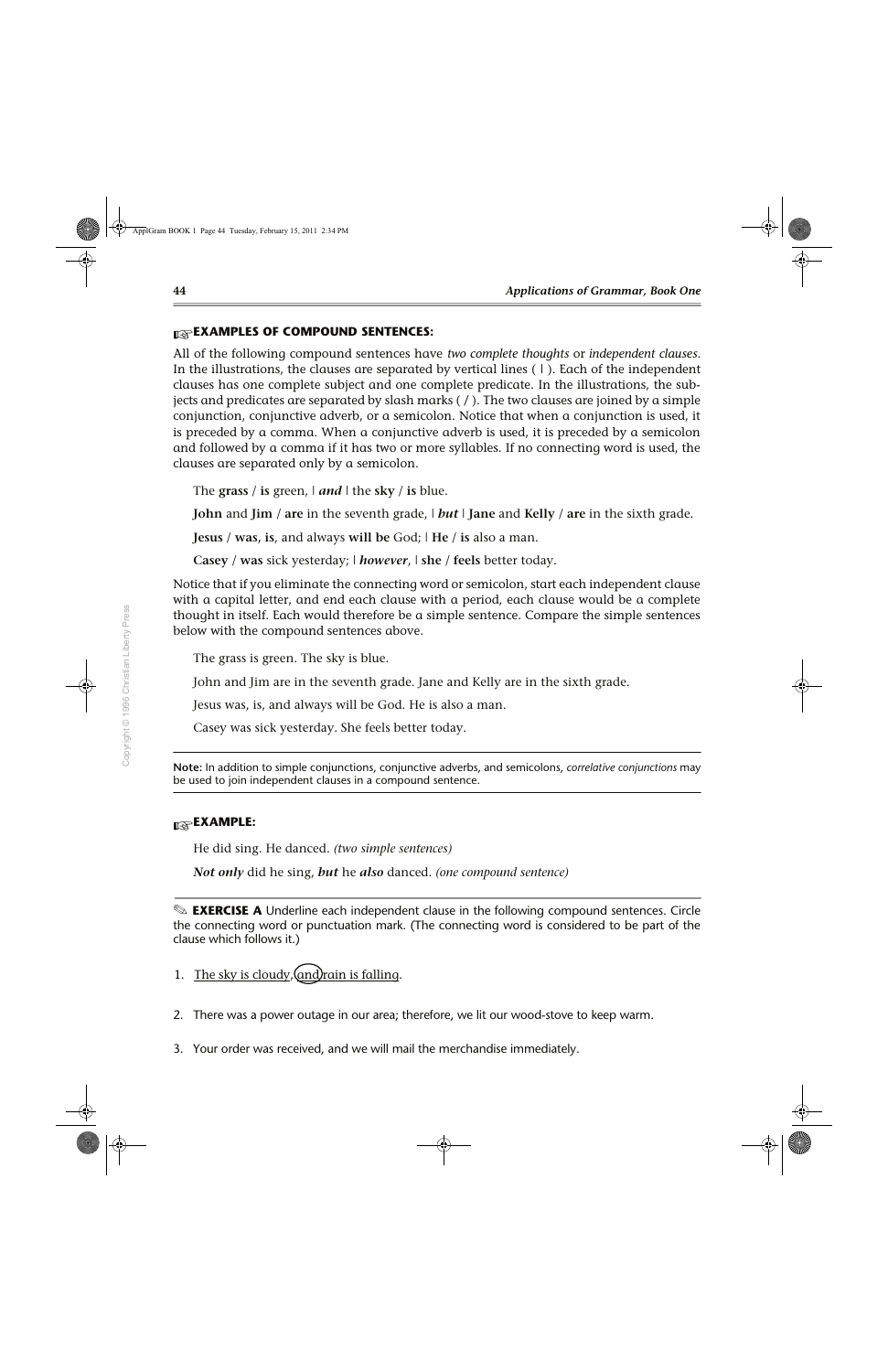- 4. The temperature is dropping; it may be snowing soon.
- 5. My book is here, but you left yours at school.
- 6. Finish your supper, or go to bed hungry.

✎ **EXERCISE B** Combine the simple sentences below into compound sentences.

1. We caught six fish. We cleaned and cooked them for supper.

 *We caught six fish, and we cleaned and cooked them for supper.* 

2. Jenny swept the floor. Gina dusted the furniture.

3. Columbus sailed to the New World. Magellan's expedition circumnavigated the globe.

\_\_\_\_\_\_\_\_\_\_\_\_\_\_\_\_\_\_\_\_\_\_\_\_\_\_\_\_\_\_\_\_\_\_\_\_\_\_\_\_\_\_\_\_\_\_\_\_\_\_\_\_\_\_\_\_\_\_\_\_\_\_\_\_\_\_\_\_\_\_\_\_\_\_\_\_\_\_\_\_\_

\_\_\_\_\_\_\_\_\_\_\_\_\_\_\_\_\_\_\_\_\_\_\_\_\_\_\_\_\_\_\_\_\_\_\_\_\_\_\_\_\_\_\_\_\_\_\_\_\_\_\_\_\_\_\_\_\_\_\_\_\_\_\_\_\_\_\_\_\_\_\_\_\_\_\_\_\_\_\_\_\_

\_\_\_\_\_\_\_\_\_\_\_\_\_\_\_\_\_\_\_\_\_\_\_\_\_\_\_\_\_\_\_\_\_\_\_\_\_\_\_\_\_\_\_\_\_\_\_\_\_\_\_\_\_\_\_\_\_\_\_\_\_\_\_\_\_\_\_\_\_\_\_\_\_\_\_\_\_\_\_\_\_

\_\_\_\_\_\_\_\_\_\_\_\_\_\_\_\_\_\_\_\_\_\_\_\_\_\_\_\_\_\_\_\_\_\_\_\_\_\_\_\_\_\_\_\_\_\_\_\_\_\_\_\_\_\_\_\_\_\_\_\_\_\_\_\_\_\_\_\_\_\_\_\_\_\_\_\_\_\_\_\_\_

\_\_\_\_\_\_\_\_\_\_\_\_\_\_\_\_\_\_\_\_\_\_\_\_\_\_\_\_\_\_\_\_\_\_\_\_\_\_\_\_\_\_\_\_\_\_\_\_\_\_\_\_\_\_\_\_\_\_\_\_\_\_\_\_\_\_\_\_\_\_\_\_\_\_\_\_\_\_\_\_\_

\_\_\_\_\_\_\_\_\_\_\_\_\_\_\_\_\_\_\_\_\_\_\_\_\_\_\_\_\_\_\_\_\_\_\_\_\_\_\_\_\_\_\_\_\_\_\_\_\_\_\_\_\_\_\_\_\_\_\_\_\_\_\_\_\_\_\_\_\_\_\_\_\_\_\_\_\_\_\_\_\_

\_\_\_\_\_\_\_\_\_\_\_\_\_\_\_\_\_\_\_\_\_\_\_\_\_\_\_\_\_\_\_\_\_\_\_\_\_\_\_\_\_\_\_\_\_\_\_\_\_\_\_\_\_\_\_\_\_\_\_\_\_\_\_\_\_\_\_\_\_\_\_\_\_\_\_\_\_\_\_\_\_

\_\_\_\_\_\_\_\_\_\_\_\_\_\_\_\_\_\_\_\_\_\_\_\_\_\_\_\_\_\_\_\_\_\_\_\_\_\_\_\_\_\_\_\_\_\_\_\_\_\_\_\_\_\_\_\_\_\_\_\_\_\_\_\_\_\_\_\_\_\_\_\_\_\_\_\_\_\_\_\_\_

\_\_\_\_\_\_\_\_\_\_\_\_\_\_\_\_\_\_\_\_\_\_\_\_\_\_\_\_\_\_\_\_\_\_\_\_\_\_\_\_\_\_\_\_\_\_\_\_\_\_\_\_\_\_\_\_\_\_\_\_\_\_\_\_\_\_\_\_\_\_\_\_\_\_\_\_\_\_\_\_\_

\_\_\_\_\_\_\_\_\_\_\_\_\_\_\_\_\_\_\_\_\_\_\_\_\_\_\_\_\_\_\_\_\_\_\_\_\_\_\_\_\_\_\_\_\_\_\_\_\_\_\_\_\_\_\_\_\_\_\_\_\_\_\_\_\_\_\_\_\_\_\_\_\_\_\_\_\_\_\_\_\_

- 4. Oil and water do not mix. Alcohol and water do.
- 5. He is not here. He has risen.

6. The door was left open again. The dog got out.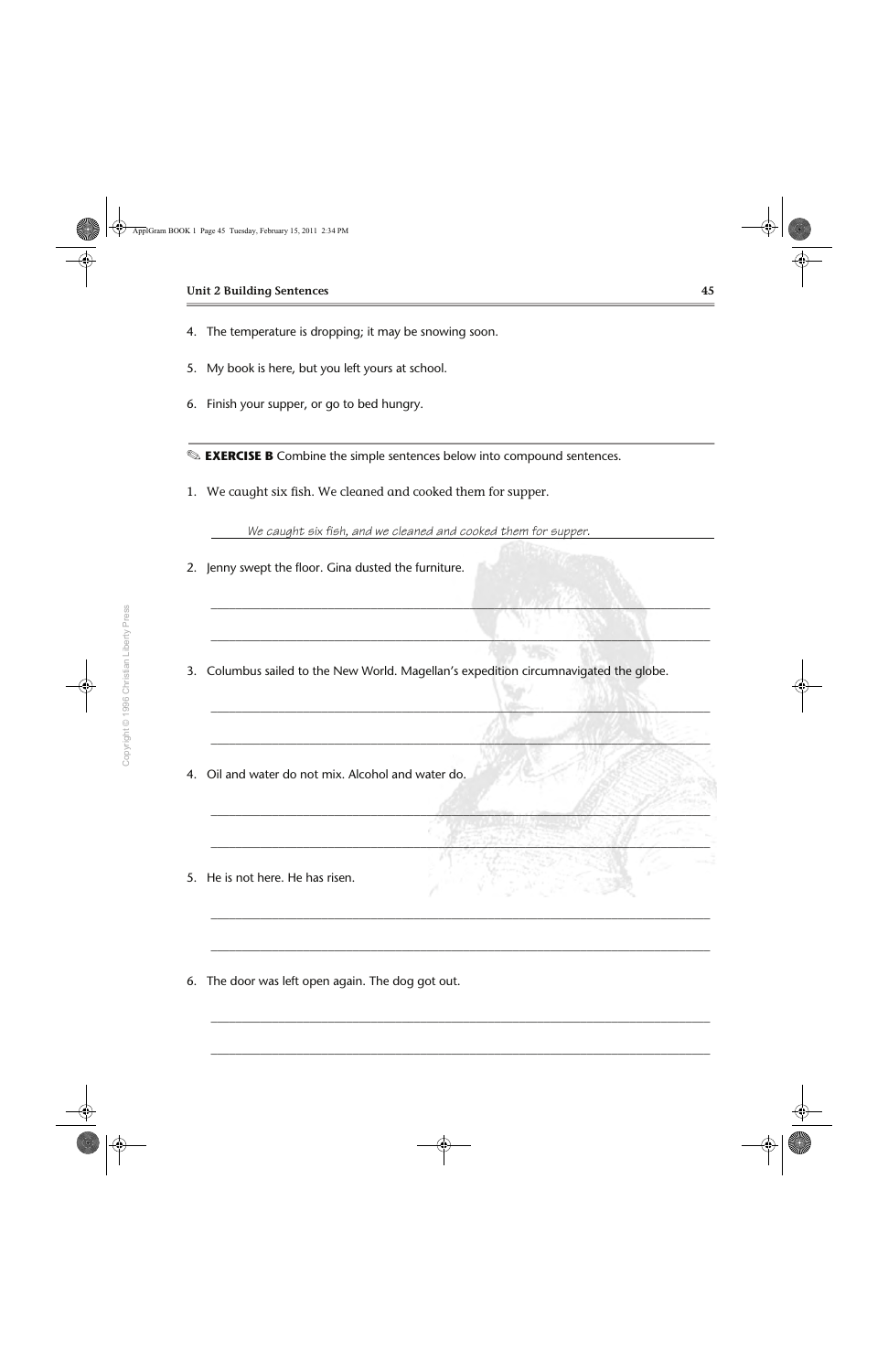✎ **EXERCISE C** Write four compound sentences of your own. Use simple conjunctions in two of them, a semicolon in one of them, and a conjunctive adverb in the other.

| 1. | <u> 1980 - Jan Barat, margaret amerikan basal dan berasal dari berasal dalam basal dan berasal dan berasal dan b</u> |  |
|----|----------------------------------------------------------------------------------------------------------------------|--|
|    |                                                                                                                      |  |
|    |                                                                                                                      |  |
|    |                                                                                                                      |  |
| 3. |                                                                                                                      |  |
|    |                                                                                                                      |  |
| 4. |                                                                                                                      |  |
|    |                                                                                                                      |  |
|    |                                                                                                                      |  |

#### **LESSON 15: SENTENCE FRAGMENTS AND RUN-ON SENTENCES**

In Lesson 10 we saw that not all groups of words form complete sentences. A group of words may logically go together, but if they do not express a complete thought with a subject and a predicate, they are not a complete sentence. They are a *sentence fragment*—something less than a complete sentence. They express only part of an idea, not a complete thought, because either the subject or the predicate is missing (or both are missing).

**A SENTENCE FRAGMENT is a part of a sentence that does not express a complete thought.**

#### ☞**EXAMPLES OF SENTENCE FRAGMENTS:** *(Fragments are in dark type.)*

We visited the Statue of Liberty. **A famous landmark in New York Harbor.**

I saw a man. **Painting a picture.**

#### **A woman known for her pie-making abilities.**

In Lesson 14, we saw that two simple sentences can be joined together into a compound sentence. We learned that when we join two sentences together, we must use a connecting word or a semicolon. An error is made when writers and speakers try to combine two sentences without using a connecting word or the proper connecting punctuation. This error is called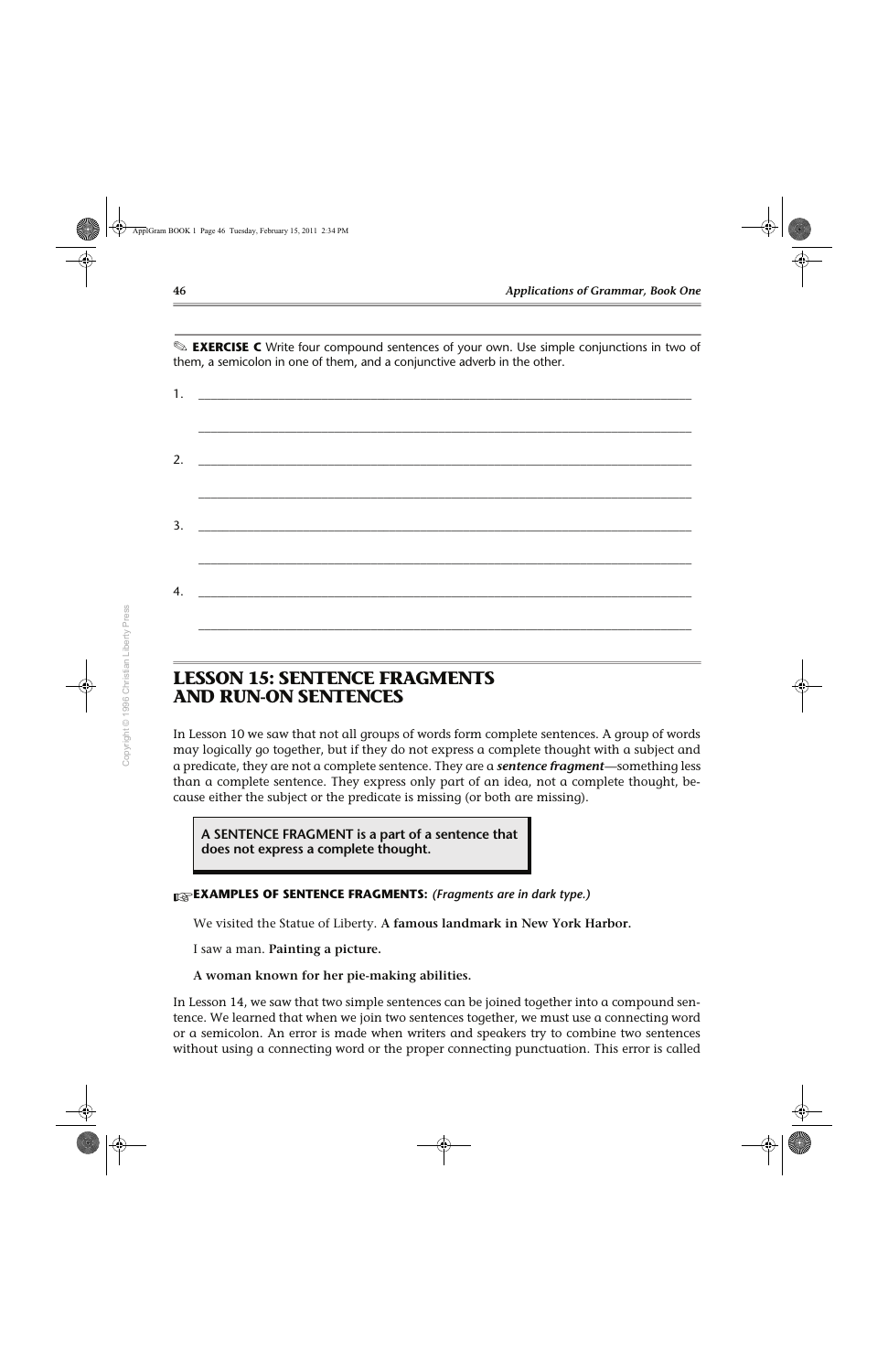a *run-on sentence*. It is especially incorrect when the two sentences are not closely related in thought to each other.

**A RUN-ON SENTENCE is one consisting of two or more sentences joined without the proper connecting word or punctuation.**

If two or more sentences are joined only by a comma or by no connecting device at all, they form a run-on sentence. Sentences must be **properly joined** or **not joined at all**. When they do not belong together, the first must be ended with a period, question mark, or exclamation point; and the second must be started with a capital letter. Run-on sentences confuse us because we cannot tell where one thought ends and another begins, as the following examples show.

#### ☞**EXAMPLES OF RUN-ON SENTENCES:**

What was he trying to say I don't know.

We went hiking on Monday the next day we went swimming.

Why he said that, I don't know it certainly is puzzling to me.

I think I need new eyeglasses I can't see very well anymore.

I don't know the answer I will find it.

Jim ate a hot dog his dog ate one too.

The above run-on sentences could be corrected by *separating* the parts into two sentences or *properly joining* the parts with conjunctions, conjunctive adverbs, or semicolons. You can see below that if we use the proper separators or joining devices, the confusion disappears. We can then understand where one thought ends and the next begins.

What was he trying to say**? I** don't know.

We went hiking on Monday**. T**he next day we went swimming.

Why he said that, I don't know**;** it certainly is puzzling to me.

I think I need new eyeglasses**;** I can't see very well anymore.

I don't know the answer**; however,** I will find it.

Jim ate a hot dog**, and** his dog ate one too.

✎ **EXERCISE A** In the blanks at the left, write **F** if the words that follow are a sentence fragment. Write **S** if they form a complete sentence. Write **R** if they form a run-on sentence.

- *F* 1. A famous author from the sixteenth century.
- \_\_\_\_ 2. I do believe this is an answer to prayer.
- \_\_\_\_ 3. He liked thick pillows she didn't.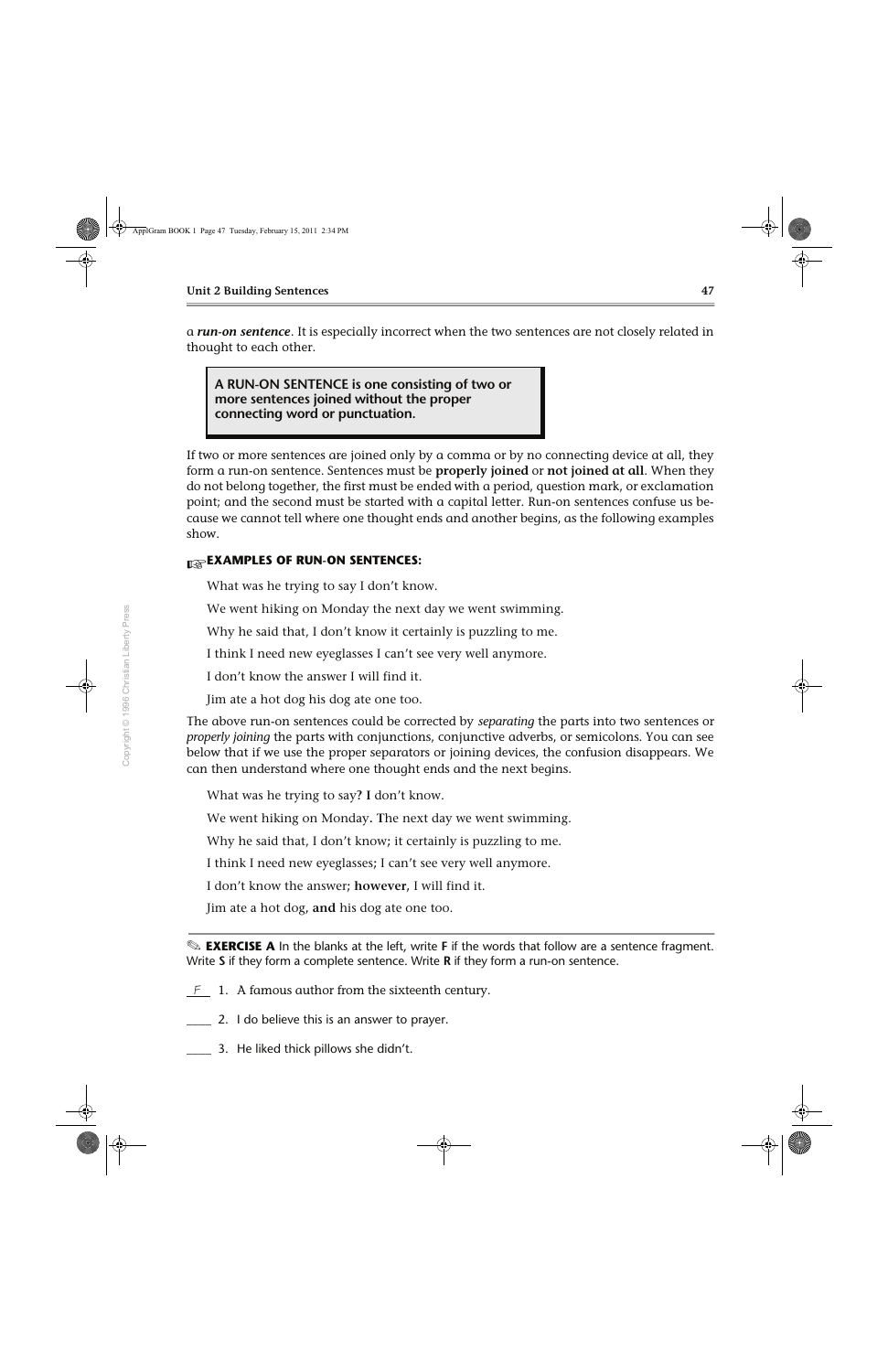- 4. Please do not send any more information we have all we need.
- \_\_\_\_ 5. The book on the desk.
- \_\_\_\_ 6. In order to properly understand me.
- \_\_\_\_ 7. My dentist appointment is at 9 o'clock my sister's is a half hour later.
- 8. She went shopping yesterday she hoped to find some new clothes for her trip.
- \_\_\_\_ 9. She went shopping yesterday, hoping to find some new clothes for her trip.
- \_\_\_\_10. Some people. Never learn how to obey.
- \_\_\_\_11. Some people never learn.
- \_\_\_\_12. Some people never learn how to obey.

✎ **EXERCISE B** Find all of the sentence fragments and run-on sentences in Exercise A. Add words to change the sentence fragments into complete sentences. Correct the run-on sentences by properly separating the parts or properly joining them in a compound sentence.

| $1.$ $\qquad \qquad$ |                                                                                                                      |  |
|----------------------|----------------------------------------------------------------------------------------------------------------------|--|
|                      |                                                                                                                      |  |
| 2.                   |                                                                                                                      |  |
|                      |                                                                                                                      |  |
|                      |                                                                                                                      |  |
|                      |                                                                                                                      |  |
|                      |                                                                                                                      |  |
| 4.                   |                                                                                                                      |  |
|                      |                                                                                                                      |  |
|                      |                                                                                                                      |  |
| 5.                   |                                                                                                                      |  |
|                      |                                                                                                                      |  |
| 6.                   |                                                                                                                      |  |
|                      |                                                                                                                      |  |
|                      |                                                                                                                      |  |
| 7.                   | <u> 2001 - Jan James James Barnett, martin de la provincia de la provincia de la provincia de la provincia de la</u> |  |
|                      |                                                                                                                      |  |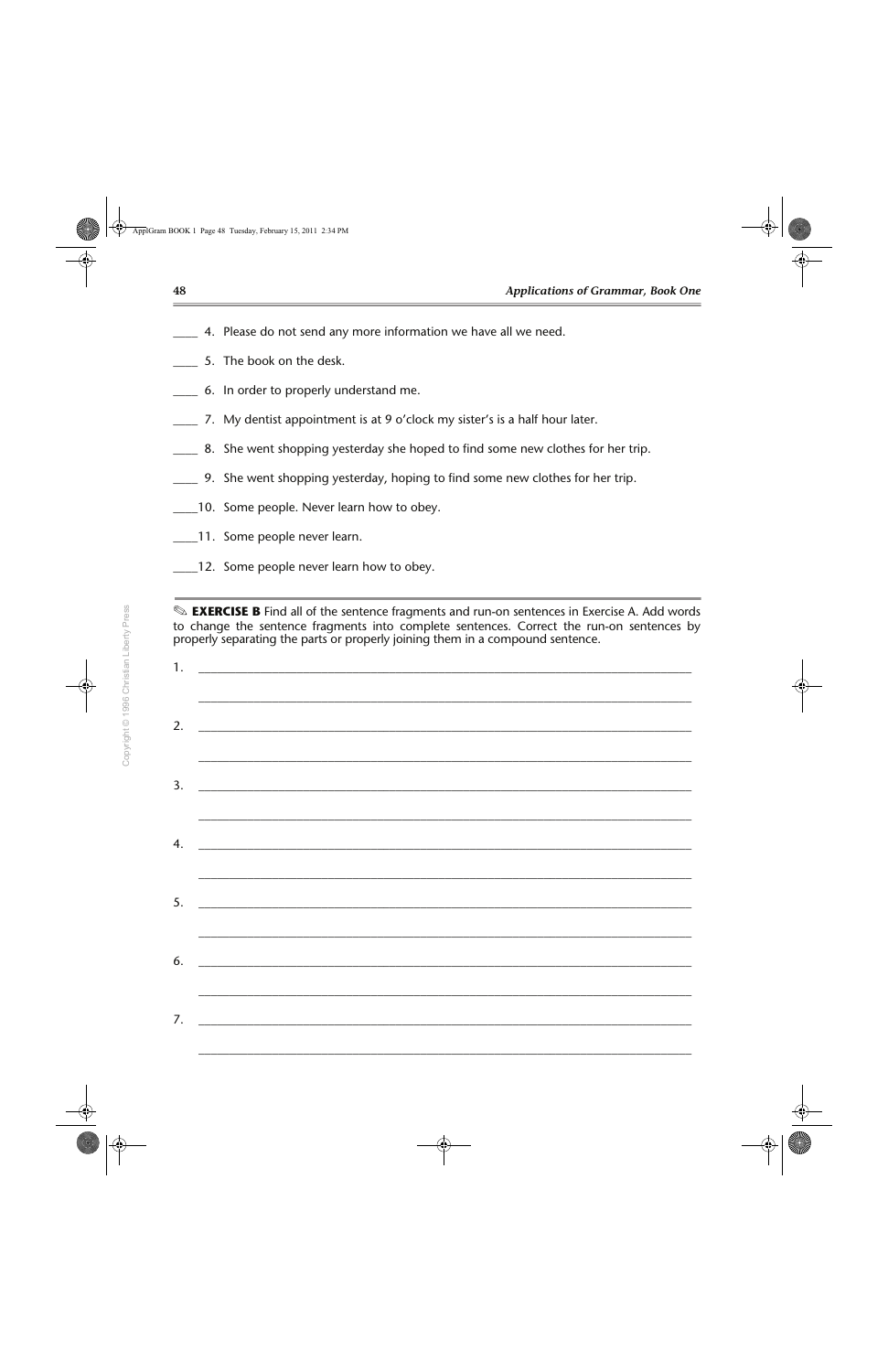8. \_\_\_\_\_\_\_\_\_\_\_\_\_\_\_\_\_\_\_\_\_\_\_\_\_\_\_\_\_\_\_\_\_\_\_\_\_\_\_\_\_\_\_\_\_\_\_\_\_\_\_\_\_\_\_\_\_\_\_\_\_\_\_\_\_\_\_\_\_\_\_\_\_\_\_\_\_\_\_\_\_

#### **LESSON 16: FUNCTION OF SENTENCES**

In Lesson 14, you learned that sentences can be classified according to their structure—*simple, compound,* and *complex*. Sentences can also be classified according to their *function* or *purpose*. In this lesson, you will study four kinds of sentences: *declarative, interrogative, imperative,* and *exclamatory*.

\_\_\_\_\_\_\_\_\_\_\_\_\_\_\_\_\_\_\_\_\_\_\_\_\_\_\_\_\_\_\_\_\_\_\_\_\_\_\_\_\_\_\_\_\_\_\_\_\_\_\_\_\_\_\_\_\_\_\_\_\_\_\_\_\_\_\_\_\_\_\_\_\_\_\_\_\_\_\_\_\_

**A DECLARATIVE sentence makes a statement and ends with a period. An INTERROGATIVE sentence asks a question and ends with a question mark. An IMPERATIVE sentence gives a command or makes a request. It ends with a period or exclamation point. An EXCLAMATORY sentence shows strong feeling and ends with an exclamation point.**

A *declarative* sentence makes a straightforward statement. It may be a simple, compound, or complex sentence. It simply declares facts, opinions, or ideas. It always ends with a period.

#### ☞**EXAMPLES OF DECLARATIVE SENTENCES:**

In 1652, the founding father of South Africa, Jan van Riebeck, landed in Table Bay and knelt on the shore of what was to become Cape Town.

His prayer was that the settlement he was about to establish would be for the glory of God.

An *interrogative* sentence asks a question and always ends with a question mark. It may be a simple, compound, or complex sentence.

#### ☞**EXAMPES OF INTERROGATIVE SENTENCES:**

What was the vision of the Dutch Reformed settlers who accompanied him?

Was it not that they desired to spread the light of the Gospel throughout the "dark continent" of Africa?

An *imperative* sentence gives a command or makes a statement of request (not a question). It usually ends with a period, but it may end with an exclamation point if the command or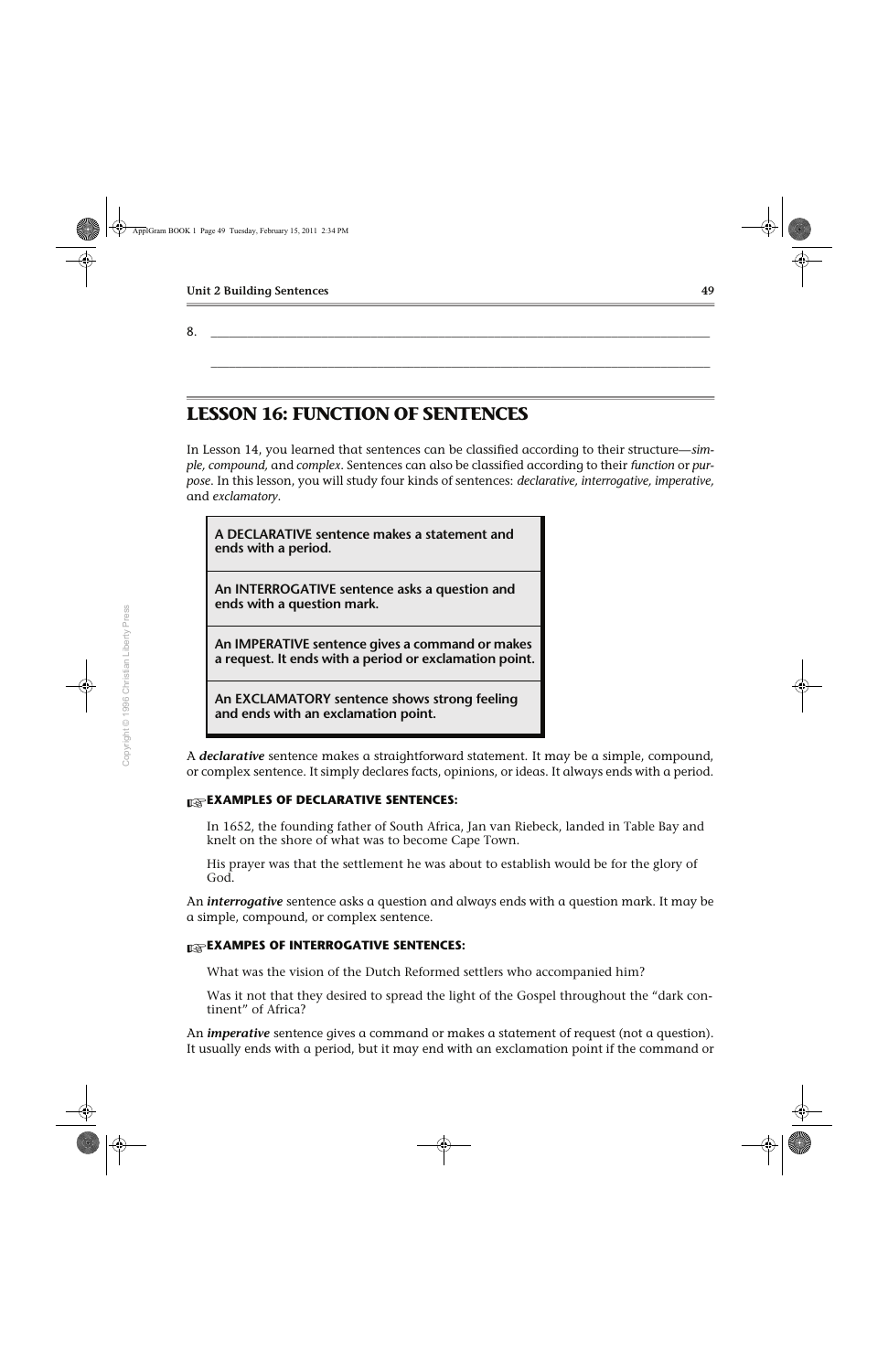request is especially forceful. The subject of an imperative sentence usually is *"You,"* but it is usually *implied,* rather than expressed.

#### ☞**EXAMPLES OF IMPERATIVE SENTENCES:**

*(You)* Do not believe everything you have heard about South Africa.

*(You)* Please give me your report about the missionary influence of the Afrikaners.

Thy will be done on earth as it is in heaven.

An *exclamatory* sentence expresses strong feeling or makes an exclamation. It always ends with an exclamation point.

#### ☞**EXAMPLES OF EXCLAMATORY SENTENCES:**

What an amazing story the history of the Great Trek makes!

The determination of the Boers was astonishing!

✎ **EXERCISE A** In the blank, identify the kind of sentence that follows as *declarative, interrogative, imperative,* or *exclamatory*. If the sentence expresses strong feeling *in the form of a command*, label it *imperative*. Place the appropriate punctuation mark at the end of each sentence.

| declarative | 1.  | Thank you for your recent letter.                                           |
|-------------|-----|-----------------------------------------------------------------------------|
|             | 2.  | The smoke filled the room, causing everyone to gasp for breath              |
|             | 3.  | What was the name of that book you were reading                             |
|             | 4.  | How great was their joy when they first believed in Christ                  |
|             | 5.  | Do you understand what an interrogatory sentence is                         |
|             | 6.  | Do unto others what you would have them do unto you                         |
|             | 7.  | Never, never, never do such a terrible thing again                          |
|             | 8.  | When did Jan van Riebeck land in South Africa                               |
|             | 9.  | I will mail you a letter tomorrow                                           |
|             | 10. | My only hesitation is whether we can raise enough money for<br>this project |

*\_\_\_\_\_\_\_\_\_\_\_\_\_\_\_\_\_\_\_\_\_\_\_\_\_\_\_\_\_\_\_\_\_\_\_\_\_\_\_\_\_\_\_\_\_\_\_\_\_\_\_\_\_\_\_\_\_\_\_\_\_\_\_\_\_\_\_\_\_\_\_\_\_\_\_\_\_\_\_\_*

\_\_\_\_\_\_\_\_\_\_\_\_\_\_\_\_\_\_\_\_\_\_\_\_\_\_\_\_\_\_\_\_\_\_\_\_\_\_\_\_\_\_\_\_\_\_\_\_\_\_\_\_\_\_\_\_\_\_\_\_\_\_\_\_\_\_\_\_\_\_\_\_\_\_\_\_\_\_\_\_

✎ **EXERCISE B** Write four sentences illustrating the types below.

#### 1. **Declarative**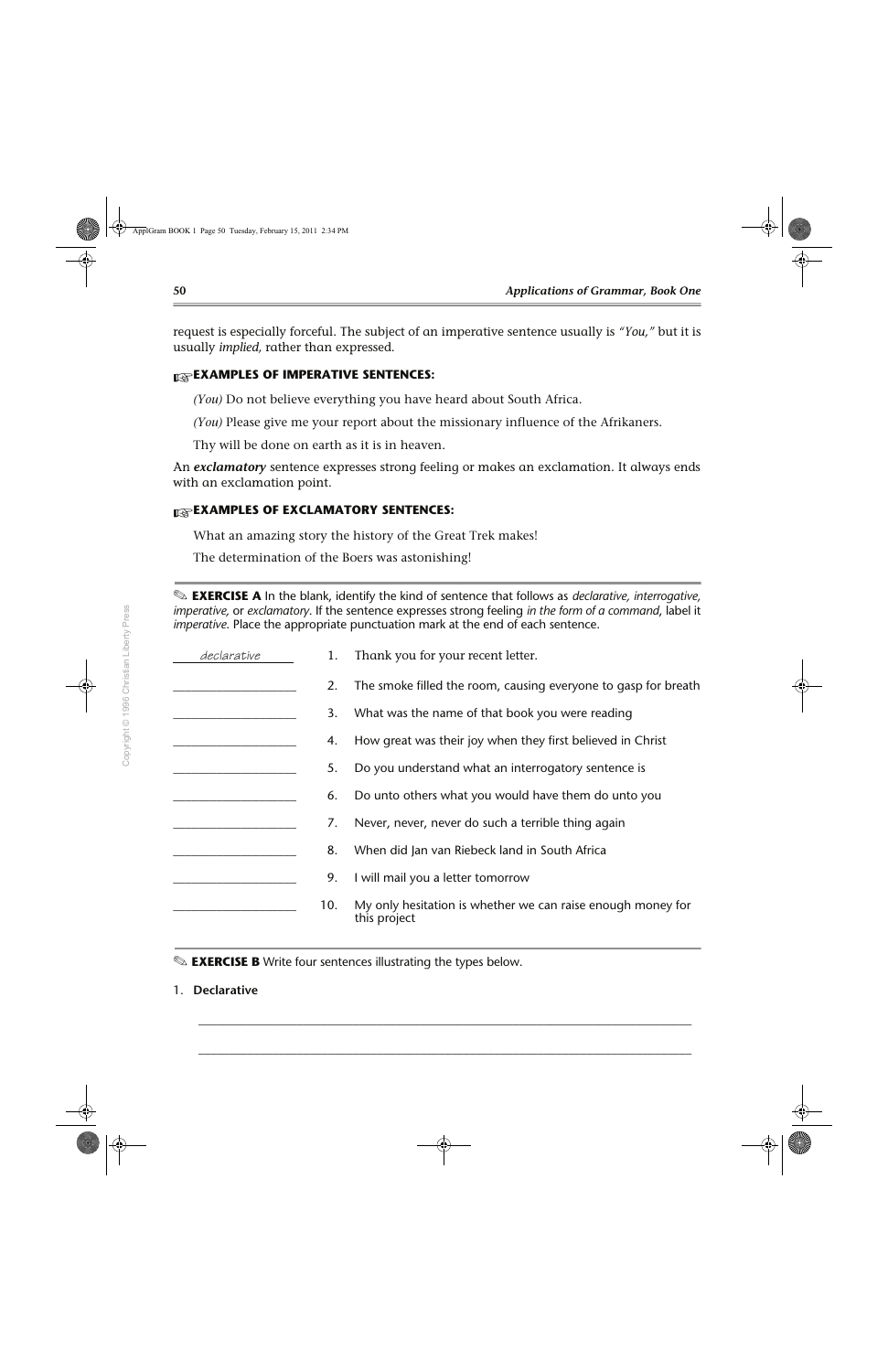#### 2. **Interrogative**

- 3. **Imperative**
- 4. **Exclamatory**

## **LESSON 17: UNIT REVIEW**

✎ **EXERCISE A** Complete the following definitions.

\_\_\_\_\_\_\_\_\_\_\_\_\_\_\_\_\_\_\_\_\_\_\_\_\_\_\_\_\_\_\_\_\_\_.

\_\_\_\_\_\_\_\_\_\_\_\_\_\_\_\_\_\_\_\_\_\_\_\_\_\_\_\_\_\_\_\_\_\_\_\_.

\_\_\_\_\_\_\_\_\_\_\_\_\_\_\_\_\_\_\_\_\_\_\_\_\_\_\_\_\_\_\_\_\_\_\_\_\_\_\_\_\_\_.

- 1. A sentence is a group of words that \_\_\_\_\_\_\_\_\_\_\_\_\_\_\_\_\_\_\_\_\_\_\_\_\_\_\_\_\_\_\_\_\_\_\_\_\_\_\_\_\_.
- 2. The subject of a sentence is the word or group of words about which \_\_\_\_\_\_\_\_\_\_

*\_\_\_\_\_\_\_\_\_\_\_\_\_\_\_\_\_\_\_\_\_\_\_\_\_\_\_\_\_\_\_\_\_\_\_\_\_\_\_\_\_\_\_\_\_\_\_\_\_\_\_\_\_\_\_\_\_\_\_\_\_\_\_\_\_\_\_\_\_\_\_\_\_\_\_\_\_\_\_\_\_*

\_\_\_\_\_\_\_\_\_\_\_\_\_\_\_\_\_\_\_\_\_\_\_\_\_\_\_\_\_\_\_\_\_\_\_\_\_\_\_\_\_\_\_\_\_\_\_\_\_\_\_\_\_\_\_\_\_\_\_\_\_\_\_\_\_\_\_\_\_\_\_\_\_\_\_\_\_\_\_\_\_

*\_\_\_\_\_\_\_\_\_\_\_\_\_\_\_\_\_\_\_\_\_\_\_\_\_\_\_\_\_\_\_\_\_\_\_\_\_\_\_\_\_\_\_\_\_\_\_\_\_\_\_\_\_\_\_\_\_\_\_\_\_\_\_\_\_\_\_\_\_\_\_\_\_\_\_\_\_\_\_\_\_*

\_\_\_\_\_\_\_\_\_\_\_\_\_\_\_\_\_\_\_\_\_\_\_\_\_\_\_\_\_\_\_\_\_\_\_\_\_\_\_\_\_\_\_\_\_\_\_\_\_\_\_\_\_\_\_\_\_\_\_\_\_\_\_\_\_\_\_\_\_\_\_\_\_\_\_\_\_\_\_\_\_

*\_\_\_\_\_\_\_\_\_\_\_\_\_\_\_\_\_\_\_\_\_\_\_\_\_\_\_\_\_\_\_\_\_\_\_\_\_\_\_\_\_\_\_\_\_\_\_\_\_\_\_\_\_\_\_\_\_\_\_\_\_\_\_\_\_\_\_\_\_\_\_\_\_\_\_\_\_\_\_\_\_*

\_\_\_\_\_\_\_\_\_\_\_\_\_\_\_\_\_\_\_\_\_\_\_\_\_\_\_\_\_\_\_\_\_\_\_\_\_\_\_\_\_\_\_\_\_\_\_\_\_\_\_\_\_\_\_\_\_\_\_\_\_\_\_\_\_\_\_\_\_\_\_\_\_\_\_\_\_\_\_\_\_

- 3. The predicate of a sentence is the word or group of words which \_\_\_\_\_\_\_\_\_\_\_\_\_
- 4. A compound subject consists of **with a subject of the substantial subject** consists of
- 5. A compound predicate consists of  $\blacksquare$
- 6. A simple sentence has one complete \_\_\_\_\_\_\_\_\_\_\_ and one complete \_\_\_\_\_\_\_\_\_\_\_\_\_\_, although either or both may be \_\_\_\_\_\_\_\_\_\_\_\_\_\_.
- 7. A compound sentence has two or more simple sentences joined by a \_\_\_\_\_\_\_\_\_\_\_\_\_\_ \_\_\_\_\_\_\_\_\_\_\_\_\_\_\_, or \_\_\_\_\_\_\_\_\_\_\_\_\_\_\_\_.
- 8. A sentence fragment is a part of a sentence that does not \_\_\_\_\_\_\_\_\_\_\_\_\_\_\_\_\_\_\_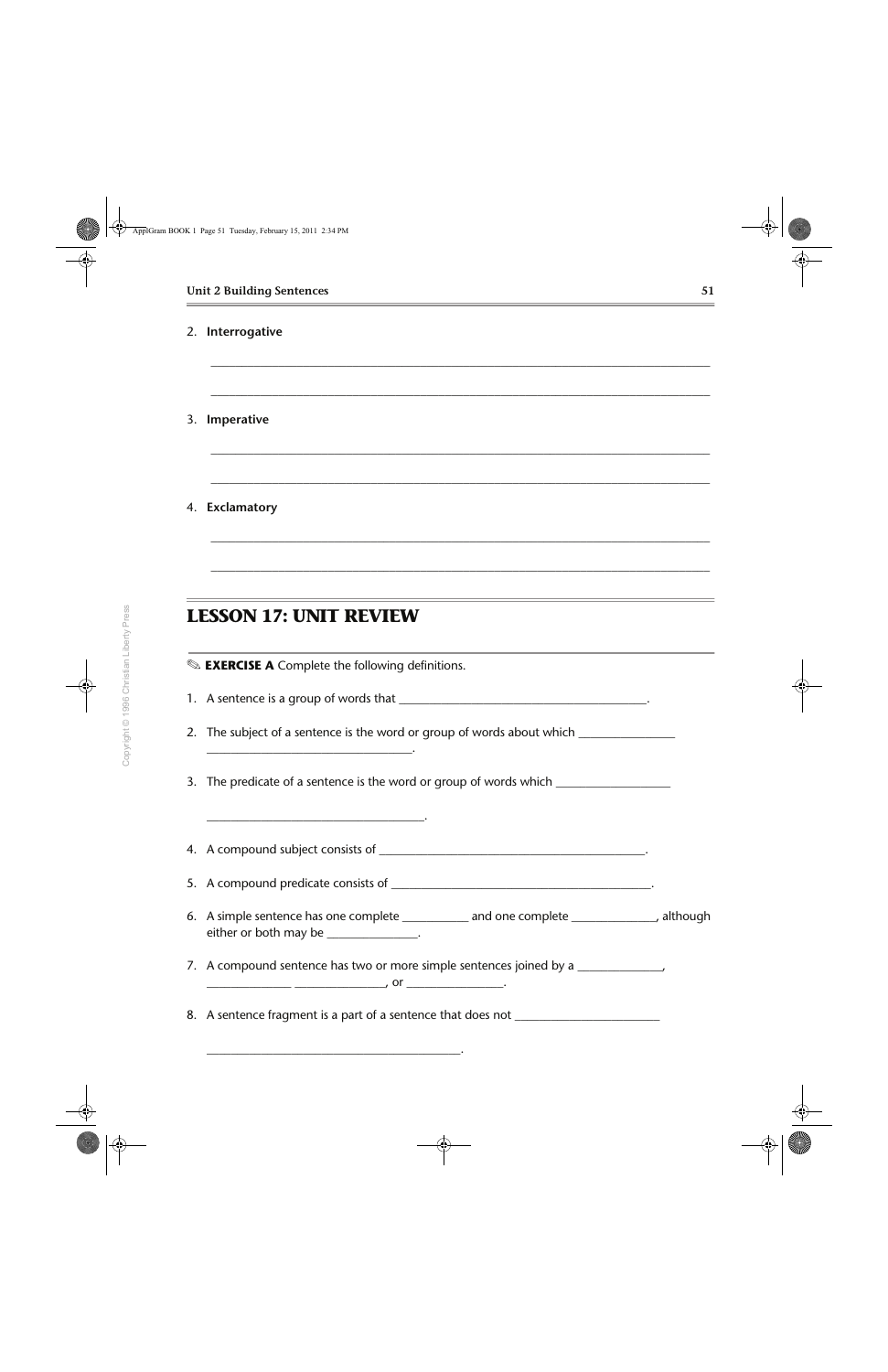9. A run-on sentence is one consisting of two or more sentences joined without the proper

 $\overline{\phantom{a}}$  or  $\overline{\phantom{a}}$ 

#### ✎ **EXERCISE B** Read the following paragraph and follow the instructions below it.

The Crucifixion of Jesus Christ took place on Friday of the Passover week of the Jews, in the year A.D. 30. This day is known and now generally observed by Christians as Good Friday. Crucifixion, as a means of inflicting death in the most cruel, lingering, and shameful way, was used by many nations of antiquity. The Jews never executed their criminals in this way, but the Greeks and Romans made the cross the instrument of death to malefactors. The cross was in the shape either of the letter T or the letter X, or was in the form familiar in such paintings of the Crucifixion as the well-known representation of [Flemish painter, Peter P.] Rubens. It was the usual custom to compel the criminal to carry his own cross to the place of execution. The cross was then set up and the criminal was usually tied to it by the hands and feet and left to perish of hunger and thirst. Sometimes he was given a narcotic drink to stupefy him. In the case of the crucifixion of Jesus Christ, the victim was fastened to the cross by nails driven through his hands and feet.

—*Frederic William Farrar*

1. Write the first sentence of the above paragraph. Then underline the *complete subject* and doubleunderline the *complete predicate.*

\_\_\_\_\_\_\_\_\_\_\_\_\_\_\_\_\_\_\_\_\_\_\_\_\_\_\_\_\_\_\_\_\_\_\_\_\_\_\_\_\_\_\_\_\_\_\_\_\_\_\_\_\_\_\_\_\_\_\_\_\_\_\_\_\_\_\_\_\_\_\_\_\_\_\_\_\_\_\_\_

\_\_\_\_\_\_\_\_\_\_\_\_\_\_\_\_\_\_\_\_\_\_\_\_\_\_\_\_\_\_\_\_\_\_\_\_\_\_\_\_\_\_\_\_\_\_\_\_\_\_\_\_\_\_\_\_\_\_\_\_\_\_\_\_\_\_\_\_\_\_\_\_\_\_\_\_\_\_\_\_

2. Find the *first* sentence in the above paragraph that has a *compound predicate*. Write the sentence below.

\_\_\_\_\_\_\_\_\_\_\_\_\_\_\_\_\_\_\_\_\_\_\_\_\_\_\_\_\_\_\_\_\_\_\_\_\_\_\_\_\_\_\_\_\_\_\_\_\_\_\_\_\_\_\_\_\_\_\_\_\_\_\_\_\_\_\_\_\_\_\_\_\_\_\_\_\_\_\_\_

\_\_\_\_\_\_\_\_\_\_\_\_\_\_\_\_\_\_\_\_\_\_\_\_\_\_\_\_\_\_\_\_\_\_\_\_\_\_\_\_\_\_\_\_\_\_\_\_\_\_\_\_\_\_\_\_\_\_\_\_\_\_\_\_\_\_\_\_\_\_\_\_\_\_\_\_\_\_\_\_

\_\_\_\_\_\_\_\_\_\_\_\_\_\_\_\_\_\_\_\_\_\_\_\_\_\_\_\_\_\_\_\_\_\_\_\_\_\_\_\_\_\_\_\_\_\_\_\_\_\_\_\_\_\_\_\_\_\_\_\_\_\_\_\_\_\_\_\_\_\_\_\_\_\_\_\_\_\_\_\_

\_\_\_\_\_\_\_\_\_\_\_\_\_\_\_\_\_\_\_\_\_\_\_\_\_\_\_\_\_\_\_\_\_\_\_\_\_\_\_\_\_\_\_\_\_\_\_\_\_\_\_\_\_\_\_\_\_\_\_\_\_\_\_\_\_\_\_\_\_\_\_\_\_\_\_\_\_\_\_\_

\_\_\_\_\_\_\_\_\_\_\_\_\_\_\_\_\_\_\_\_\_\_\_\_\_\_\_\_\_\_\_\_\_\_\_\_\_\_\_\_\_\_\_\_\_\_\_\_\_\_\_\_\_\_\_\_\_\_\_\_\_\_\_\_\_\_\_\_\_\_\_\_\_\_\_\_\_\_\_\_

\_\_\_\_\_\_\_\_\_\_\_\_\_\_\_\_\_\_\_\_\_\_\_\_\_\_\_\_\_\_\_\_\_\_\_\_\_\_\_\_\_\_\_\_\_\_\_\_\_\_\_\_\_\_\_\_\_\_\_\_\_\_\_\_\_\_\_\_\_\_\_\_\_\_\_\_\_\_\_\_

- 3. Find a *compound sentence* in the above paragraph. Write the sentence below.
- 4. Find a sentence which has a *compound subject*. Write the sentence below.